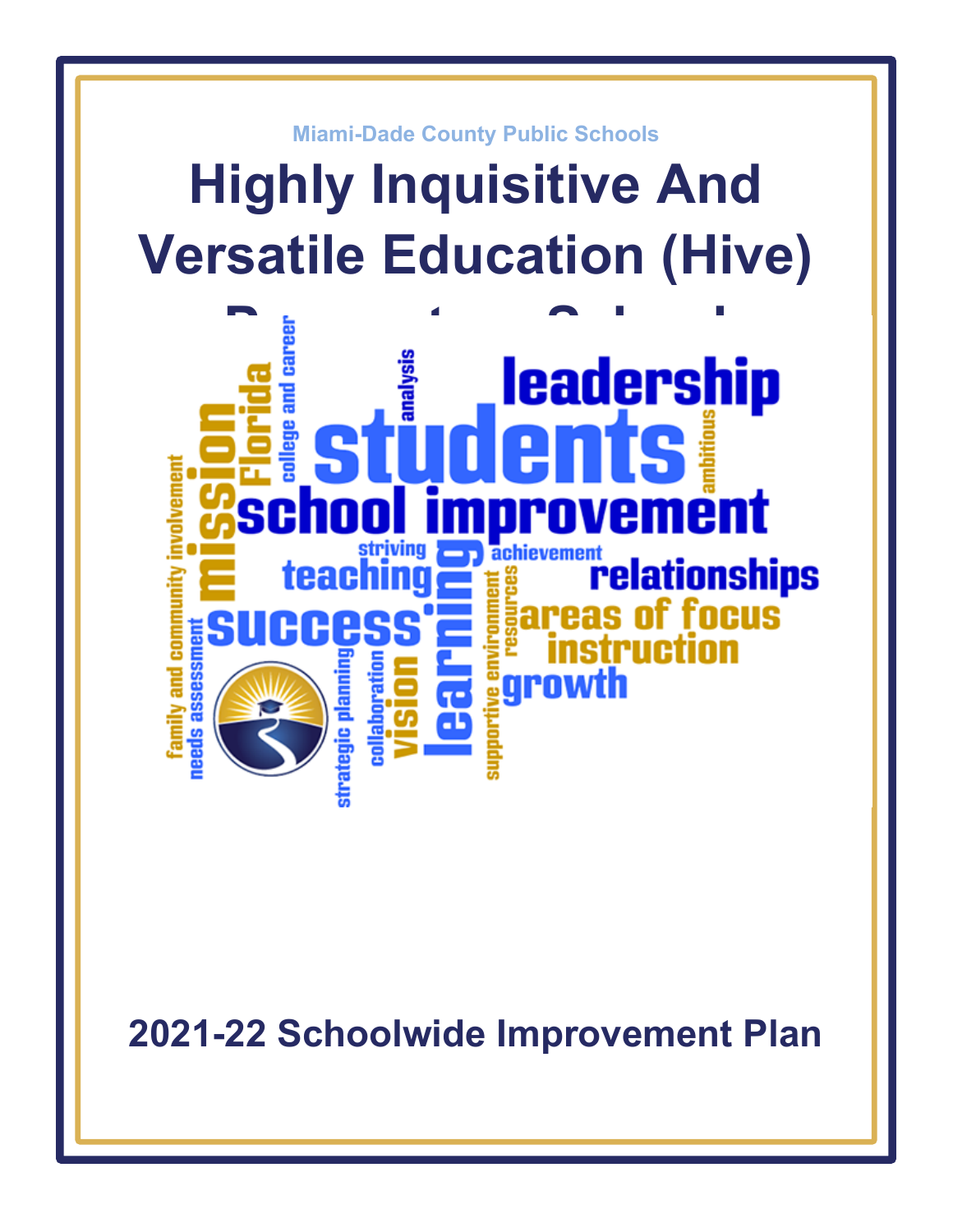# **Table of Contents**

| <b>School Demographics</b>                | 3  |
|-------------------------------------------|----|
| <b>Purpose and Outline of the SIP</b>     | 4  |
| <b>School Information</b>                 | 5  |
| <b>Needs Assessment</b>                   | 8  |
| <b>Planning for Improvement</b>           | 19 |
| <b>Positive Culture &amp; Environment</b> | 22 |
| <b>Budget to Support Goals</b>            | 22 |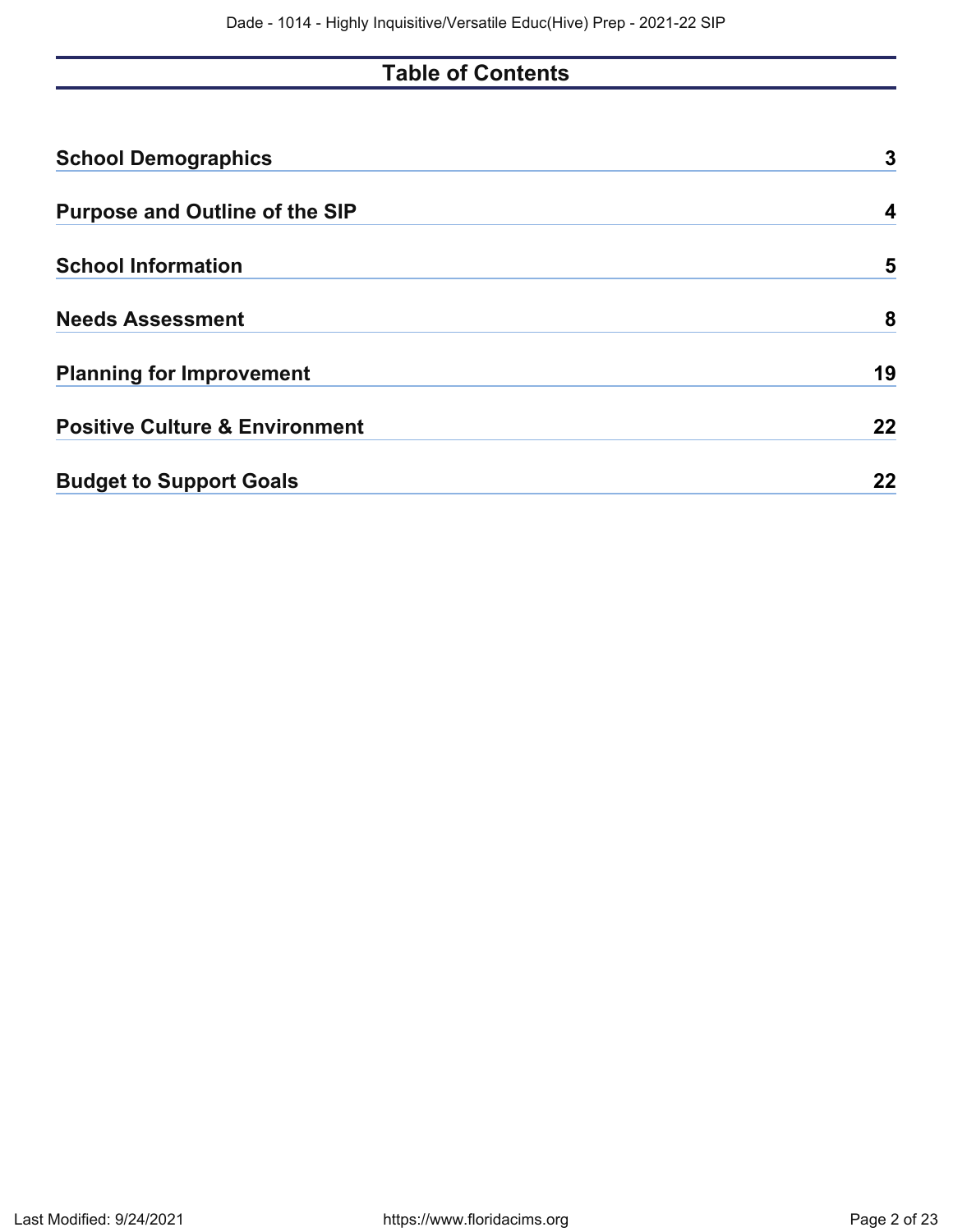# **Highly Inquisitive And Versatile Education (Hive) Preparatory School**

5855 NW 171ST ST, Miami, FL 33015

www.hiveprep.org

<span id="page-2-0"></span>**Demographics**

## **Principal: Carlos Gonzalez** Start Date for this Principal: 9/8/2021

| <b>2019-20 Status</b><br>(per MSID File)                                                                                            | Active                                                                                                                                                                                    |
|-------------------------------------------------------------------------------------------------------------------------------------|-------------------------------------------------------------------------------------------------------------------------------------------------------------------------------------------|
| <b>School Type and Grades Served</b>                                                                                                | <b>Combination School</b>                                                                                                                                                                 |
| (per MSID File)                                                                                                                     | $KG-8$                                                                                                                                                                                    |
| <b>Primary Service Type</b><br>(per MSID File)                                                                                      | K-12 General Education                                                                                                                                                                    |
| 2018-19 Title I School                                                                                                              | Yes                                                                                                                                                                                       |
| 2018-19 Economically<br><b>Disadvantaged (FRL) Rate</b><br>(as reported on Survey 3)                                                | [Data Not Available]                                                                                                                                                                      |
| 2018-19 ESSA Subgroups Represented<br>(subgroups with 10 or more students)<br>(subgroups in orange are below the federal threshold) | <b>Black/African American Students</b><br><b>Economically Disadvantaged Students</b><br><b>English Language Learners</b><br><b>Hispanic Students</b><br><b>Students With Disabilities</b> |
| <b>School Grades History</b>                                                                                                        | 2018-19: A (80%)<br>2017-18: A (75%)<br>2016-17: A (78%)<br>2015-16: A $(65\%)$                                                                                                           |
| 2019-20 School Improvement (SI) Information*                                                                                        |                                                                                                                                                                                           |
| <b>SI Region</b>                                                                                                                    | Southeast                                                                                                                                                                                 |
| <b>Regional Executive Director</b>                                                                                                  | <b>LaShawn Russ-Porterfield</b>                                                                                                                                                           |
| <b>Turnaround Option/Cycle</b>                                                                                                      | N/A                                                                                                                                                                                       |
| Year                                                                                                                                |                                                                                                                                                                                           |
| <b>Support Tier</b>                                                                                                                 |                                                                                                                                                                                           |
| <b>ESSA Status</b>                                                                                                                  | N/A                                                                                                                                                                                       |
| * As defined under Rule 6A-1.099811, Florida Administrative Code. For more information, click here.                                 |                                                                                                                                                                                           |

**School Board Approval**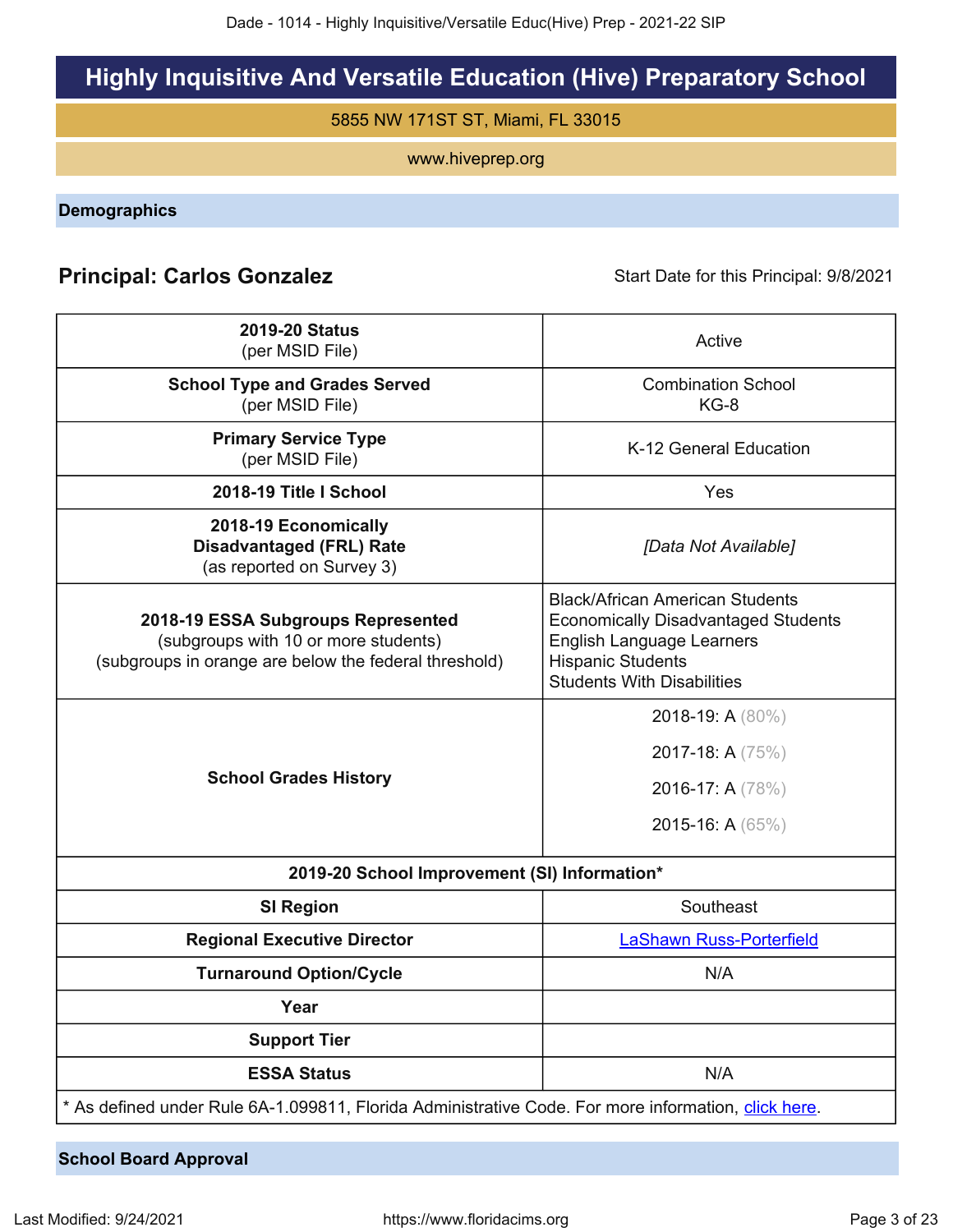N/A

## **SIP Authority**

Section 1001.42(18), Florida Statutes, requires district school boards to annually approve and require implementation of a Schoolwide Improvement Plan (SIP) for each school in the district that has a school grade of D or F. This plan is also a requirement for Targeted Support and Improvement (TS&I) and Comprehensive Support and Improvement (CS&I) schools pursuant to 1008.33 F.S. and the Every Student Succeeds Act (ESSA).

To be designated as TS&I, a school must have one or more ESSA subgroup(s) with a Federal Index below 41%. This plan shall be approved by the district. There are three ways a school can be designated as CS&I:

- 1. have a school grade of D or F
- 2. have a graduation rate of 67% or lower
- 3. have an overall Federal Index below 41%.

For these schools, the SIP shall be approved by the district as well as the Bureau of School Improvement.

The Florida Department of Education (FDOE) SIP template meets all statutory and rule requirements for traditional public schools and incorporates all components required for schools receiving Title I funds. This template is required by State Board of Education Rule 6A-1.099811, Florida Administrative Code, for all noncharter schools with a current grade of D or F, or a graduation rate 67% or less. Districts may opt to require a SIP using a template of its choosing for schools that do not fit the aforementioned conditions. This document was prepared by school and district leadership using the FDOE's school improvement planning web application located at [www.floridacims.org.](https://www.floridacims.org)

## <span id="page-3-0"></span>**Purpose and Outline of the SIP**

The SIP is intended to be the primary artifact used by every school with stakeholders to review data, set goals, create an action plan and monitor progress. The Florida Department of Education encourages schools to use the SIP as a "living document" by continually updating, refining and using the plan to guide their work throughout the year. This printed version represents the SIP as of the "Date Modified" listed in the footer.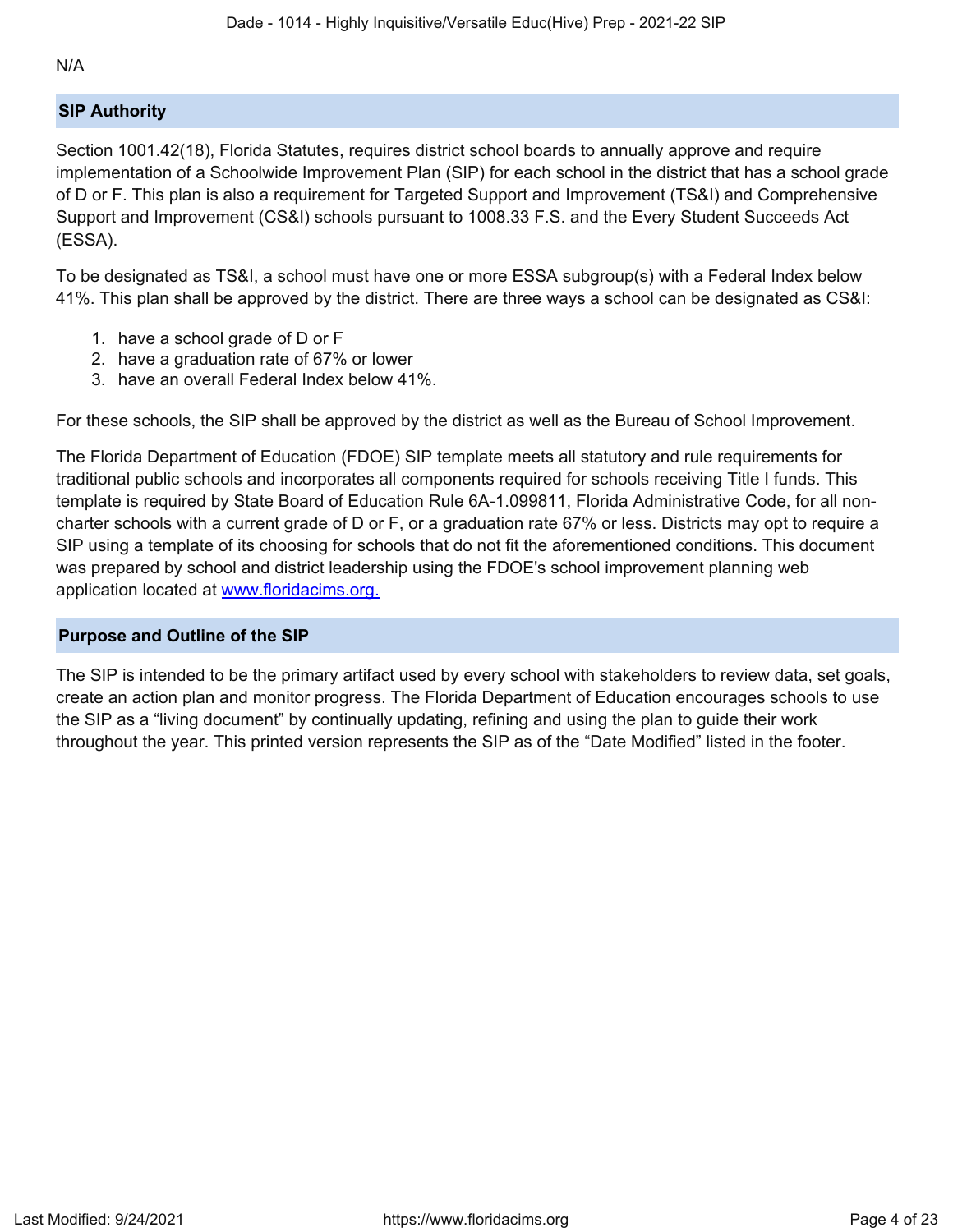## **Part I: School Information**

#### <span id="page-4-0"></span>**School Mission and Vision**

#### **Provide the school's mission statement.**

The mission of HIVE Preparatory School is to collaborate with stakeholders in creating a Highly Inquisitive Versatile Education that will facilitate a student-centered, adaptable learning environment. The School will provide students with a rigorous academic and social preparation that will promote dignity, courtesy, discipline, responsibility, and high expectations in order to achieve high academic standards and become productive citizens.

#### **Provide the school's vision statement.**

HIVE Preparatory School establishes the following goals in achieving its vision:

1.Create a safe, nurturing academic environment where all students will achieve high academic standards and professionals are empowered to embrace accountability.

2.Ensure students are exposed to a broad swath of cultural and academic experiences as preparation for success in a global economy.

3.Furnish adequate resources to achieve the School's mission including the recruitment and retention of highly qualified teachers and motivated staff.

4.Deliver an instructional system that will be tailored to individual learning styles including; differentiated instructions, active learning, and learning centers.

5.Serve students with disabilities according to their IEP.

6.Provide a flexible and versatile approach that will ensure continuous improvement of all learners. 7.Maintain an effective level of parental involvement.

#### **School Leadership Team**

#### **Membership**

Identify the name, email address, position title, and job duties/responsibilities for each member of the school leadership team.**:**

| <b>Name</b>                  | <b>Title</b>           | <b>Job Duties and</b><br><b>Responsibilities</b> |                                                                                                                                                                                                              |
|------------------------------|------------------------|--------------------------------------------------|--------------------------------------------------------------------------------------------------------------------------------------------------------------------------------------------------------------|
| Gonzalez,<br>Carlos          | Principal              |                                                  | Contributes and Supervises the school's education plan,<br>including the school budget. Ensures the proper staffing and<br>support of the school's plan and supports the involvement of<br>all stakeholders. |
| Zequeira,<br><b>Jennifer</b> | Principal              |                                                  | Contributes and Supervises the school's education plan,<br>including the school budget. Ensures the proper staffing and<br>support of the school's plan and supports the involvement of<br>all stakeholders. |
| Bonilla,<br>Sergio           | Assistant<br>Principal |                                                  | Contributes to the creation, implementation, and support of<br>the SIP. Primarily focuses on secondary school goals.                                                                                         |
| Aleman,<br>Christina         | Teacher,<br><b>ESE</b> |                                                  | Primarily focuses on special education goals.                                                                                                                                                                |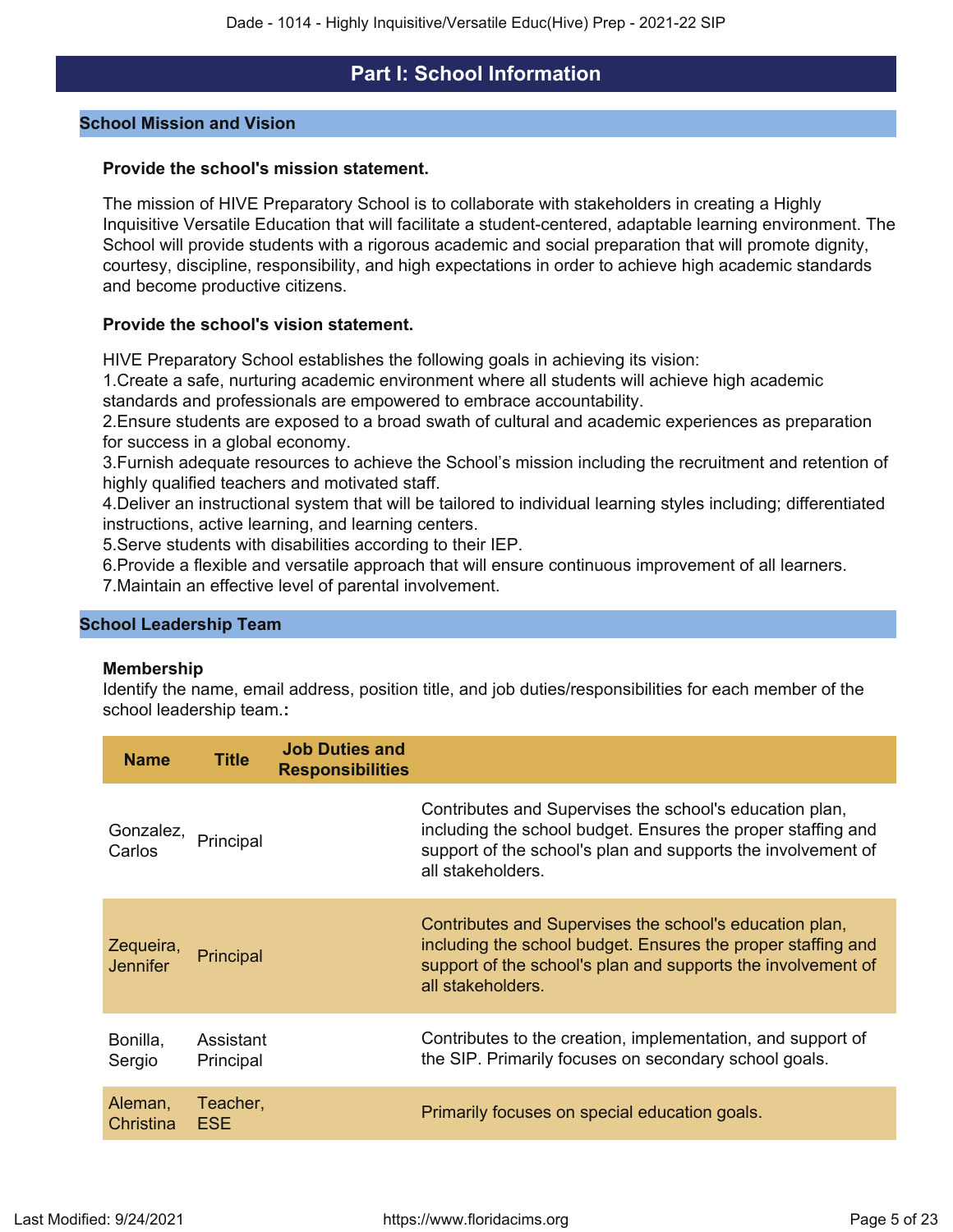#### **Demographic Information**

#### **Principal start date**

Wednesday 9/8/2021, Carlos Gonzalez

**Number of teachers with a 2019 3-year aggregate or a 1-year Algebra state VAM rating of Highly Effective.** *Note: For UniSIG Supplemental Teacher Allocation, teachers must have at least 10 student assessments.*

29

**Number of teachers with a 2019 3-year aggregate or a 1-year Algebra state VAM rating of Effective.** *Note: For UniSIG Supplemental Teacher Allocation, teachers must have at least 10 student assessments.*

7

**Total number of teacher positions allocated to the school** 54

**Total number of students enrolled at the school** 844

**Identify the number of instructional staff who left the school during the 2020-21 school year.** 7

**Identify the number of instructional staff who joined the school during the 2021-22 school year.** 8

**Demographic Data**

#### **Early Warning Systems**

#### **2021-22**

**The number of students by grade level that exhibit each early warning indicator listed:**

| <b>Indicator</b>                                            |                |               |                |          |               | <b>Grade Level</b> |               |                      |               |             |           |          |                | Total |
|-------------------------------------------------------------|----------------|---------------|----------------|----------|---------------|--------------------|---------------|----------------------|---------------|-------------|-----------|----------|----------------|-------|
|                                                             | K              | 1             | $\overline{2}$ | 3        | 4             | 5                  | 6             | $\overline{7}$       | 8             | $9^{\circ}$ | $10^{-7}$ | -11      | 12             |       |
| Number of students enrolled                                 | 117            | 111           | 132            | 133      | 69            | 61                 | 65 84         |                      | 72            | $\Omega$    | $\Omega$  | $\Omega$ | 0              | 844   |
| Attendance below 90 percent                                 | 10             | 9             | 4              | 8        | 1             | 1                  | 8             | 8                    | 3             | $\Omega$    | $\Omega$  | $\Omega$ | $\mathbf{0}$   | 52    |
| One or more suspensions                                     | 5              | $\mathcal{P}$ | 1              | $\Omega$ | 0             | 0                  | 0             | 0                    | $\Omega$      | 0           | $\Omega$  | $\Omega$ | 0              | 8     |
| <b>Course failure in ELA</b>                                | 3              | 3             | 9              | 8        | 11            | $6\phantom{1}6$    | 5             | 13                   | $\mathbf{1}$  | $\Omega$    | $\Omega$  | $\Omega$ | $\mathbf 0$    | 59    |
| Course failure in Math                                      | $\Omega$       | 3             | 16             | 8        | $\mathcal{P}$ | 19                 | 4             | 11                   | $\mathcal{P}$ | $\Omega$    | $\Omega$  | $\Omega$ | 0              | 65    |
| Level 1 on 2019 statewide FSA ELA<br>assessment             | $\overline{0}$ | $\Omega$      | $\Omega$       | 9        | 3             | $\overline{4}$     | $\mathcal{P}$ | $\blacktriangleleft$ | $\mathcal{P}$ | $\Omega$    | $\Omega$  | $\Omega$ | $\Omega$       | 21    |
| Level 1 on 2019 statewide FSA<br>Math assessment            | $\mathbf{0}$   | $\Omega$      | $\Omega$       | 9        | 7             | 15 <sup>15</sup>   | -5            | 3                    | 6             | $\Omega$    | $\Omega$  | $\Omega$ | $\Omega$       | 45    |
| Number of students with a<br>substantial reading deficiency | 1              | 9             | 6              | $\Omega$ | 3             | $\overline{4}$     | 3             | $\mathbf{1}$         | $\mathcal{P}$ | $\Omega$    | $\Omega$  | $\Omega$ | $\overline{0}$ | 29    |

**The number of students with two or more early warning indicators:**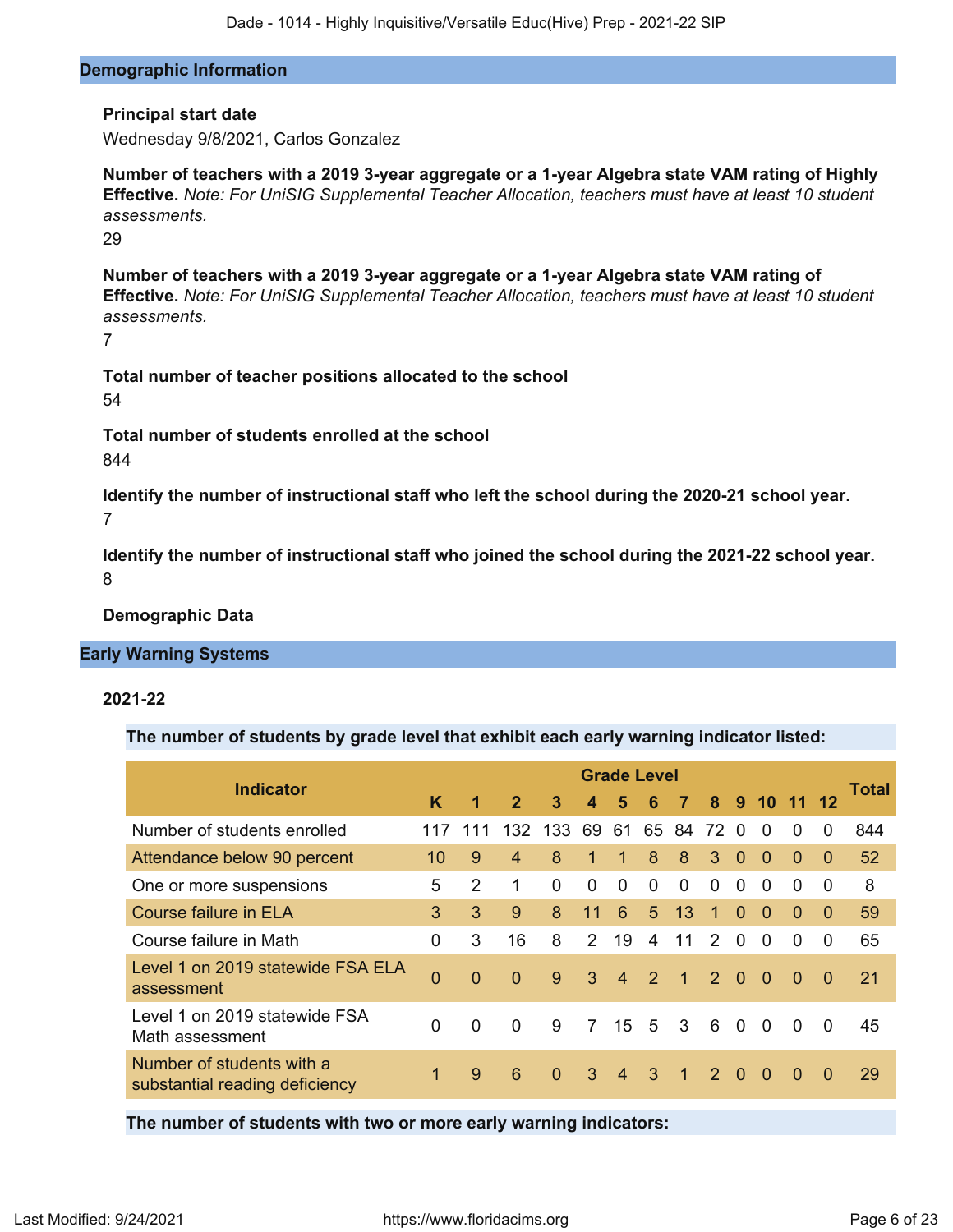| Indicator                            |  |  |  | <b>Grade Level</b> |  |  |                              |                            | $\tau$ otar |
|--------------------------------------|--|--|--|--------------------|--|--|------------------------------|----------------------------|-------------|
|                                      |  |  |  |                    |  |  | K 1 2 3 4 5 6 7 8 9 10 11 12 |                            |             |
| Students with two or more indicators |  |  |  |                    |  |  |                              | 4 3 6 5 2 10 4 8 5 0 0 0 0 | -47         |

### **The number of students identified as retainees:**

|                                        |  |  |  | <b>Grade Level</b> |  |  |                              |       |
|----------------------------------------|--|--|--|--------------------|--|--|------------------------------|-------|
| <b>Indicator</b>                       |  |  |  |                    |  |  | K 1 2 3 4 5 6 7 8 9 10 11 12 | Total |
| <b>Retained Students: Current Year</b> |  |  |  |                    |  |  | 1063000000000                | -10   |
| Students retained two or more times    |  |  |  |                    |  |  | 0000000000000                |       |

#### **Date this data was collected or last updated**

Wednesday 9/1/2021

#### **2020-21 - As Reported**

#### **The number of students by grade level that exhibit each early warning indicator:**

|                                              |          |               |                    |              |                         | <b>Grade Level</b> |                    |                         |              |          |          |          |          |              |
|----------------------------------------------|----------|---------------|--------------------|--------------|-------------------------|--------------------|--------------------|-------------------------|--------------|----------|----------|----------|----------|--------------|
| <b>Indicator</b>                             | K        | 1             | 2 <sup>2</sup>     | $\mathbf{3}$ | $\overline{\mathbf{4}}$ |                    | 5 6 7 8 9 10 11 12 |                         |              |          |          |          |          | <b>Total</b> |
| Number of students enrolled                  | 118.     | 133           | 143 80 69 66 92 77 |              |                         |                    |                    |                         | 63           | $\Omega$ | $\Omega$ | $\Omega$ | $\Omega$ | 841          |
| Attendance below 90 percent                  | 1.       | $\mathcal{P}$ | 3                  | $\Omega$     | $\Omega$                | $\Omega$           | $\overline{2}$     | $\overline{\mathbf{3}}$ | $\mathbf{1}$ | $\Omega$ | $\Omega$ | $\Omega$ | - 0      | 12           |
| One or more suspensions                      | 0        | $\Omega$      | $\Omega$           | $\Omega$     | $\Omega$                | $\Omega$           | $\Omega$           | $\Omega$                | $\Omega$     | $\Omega$ | $\Omega$ | $\Omega$ | - 0      |              |
| Course failure in ELA                        | 1        | $\mathcal{P}$ | $5\overline{5}$    | $\Omega$     | $\Omega$                | $\Omega$           | $\Omega$           | $\mathbf{1}$            | $\mathbf{1}$ | $\Omega$ | $\Omega$ | $\Omega$ | $\Omega$ | 10           |
| Course failure in Math                       | 1        | $\mathcal{P}$ | 2                  | $\Omega$     | 1                       | $\Omega$           | 2                  | 5                       | $\mathbf 1$  | $\Omega$ | $\Omega$ | $\Omega$ | $\Omega$ | 14           |
| Level 1 on 2019 statewide ELA<br>assessment  | $\Omega$ | $\mathbf 1$   | 8                  | $\Omega$     |                         | 3 17 14 12 10      |                    |                         |              | $\Omega$ | $\Omega$ | $\Omega$ | - 0      | 65           |
| Level 1 on 2019 statewide Math<br>assessment | 0        | $\mathcal{P}$ |                    | $\Omega$     | 3                       | - 8                | 9                  | 11                      | 8            | $\Omega$ | $\Omega$ | $\Omega$ | $\Omega$ | 52           |

#### **The number of students with two or more early warning indicators:**

| Indicator                            |  |  |  |  | <b>Grade Level</b> |  |                              |                           |              |
|--------------------------------------|--|--|--|--|--------------------|--|------------------------------|---------------------------|--------------|
|                                      |  |  |  |  |                    |  | K 1 2 3 4 5 6 7 8 9 10 11 12 |                           | <b>Total</b> |
| Students with two or more indicators |  |  |  |  |                    |  |                              | 1 1 6 0 3 7 5 7 5 0 0 0 0 |              |

#### **The number of students identified as retainees:**

|                                        |  |  |  |  | <b>Grade Level</b> |  |                              |  |              |
|----------------------------------------|--|--|--|--|--------------------|--|------------------------------|--|--------------|
| <b>Indicator</b>                       |  |  |  |  |                    |  | K 1 2 3 4 5 6 7 8 9 10 11 12 |  | <b>Total</b> |
| <b>Retained Students: Current Year</b> |  |  |  |  |                    |  | 0 4 10 2 1 0 0 2 0 0 0 0 0   |  | -19          |
| Students retained two or more times    |  |  |  |  |                    |  | 0000000000000                |  |              |

### **2020-21 - Updated**

**The number of students by grade level that exhibit each early warning indicator:**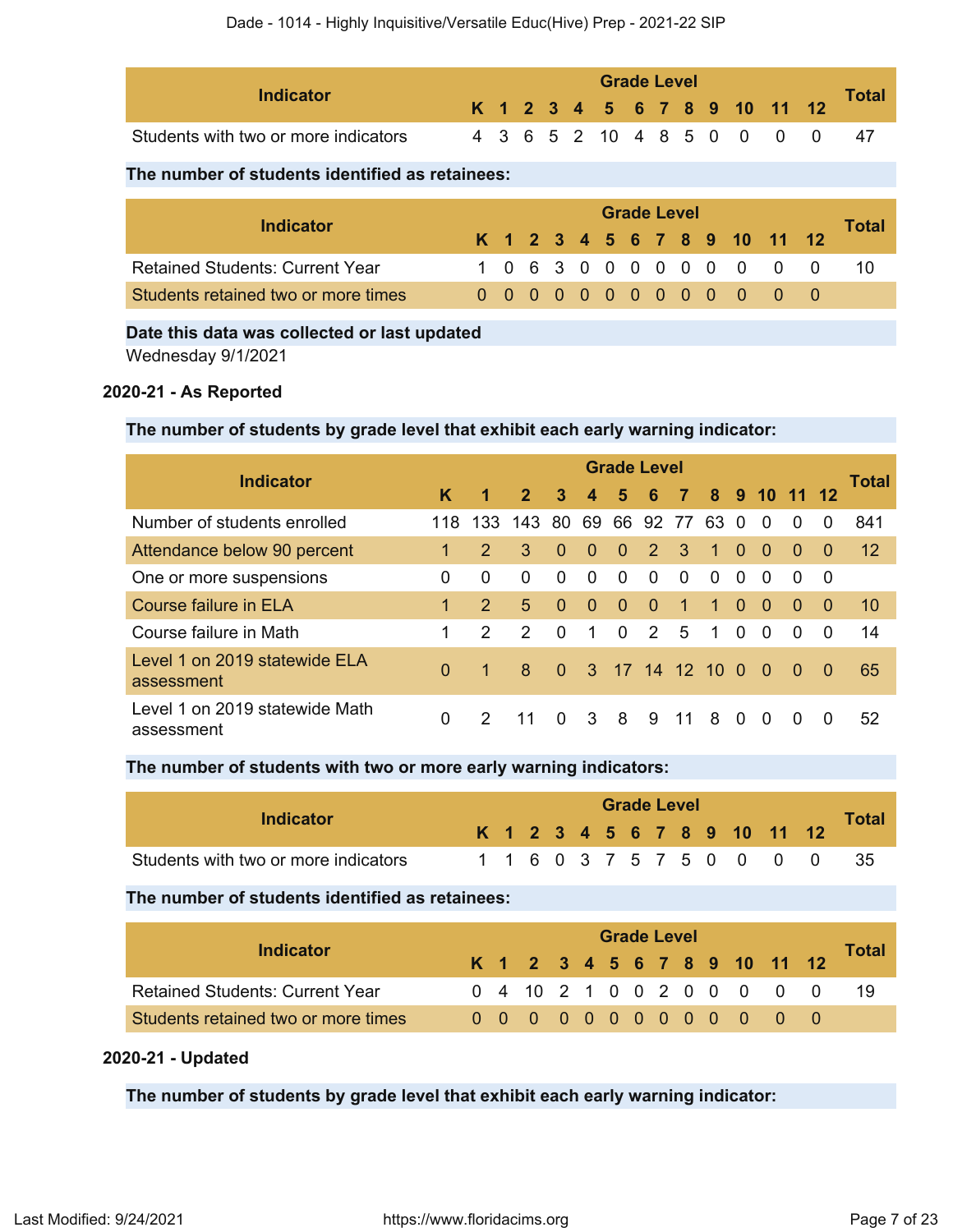|  | Dade - 1014 - Highly Inquisitive/Versatile Educ(Hive) Prep - 2021-22 SIP |  |  |
|--|--------------------------------------------------------------------------|--|--|
|--|--------------------------------------------------------------------------|--|--|

| <b>Indicator</b>                             |              |               |                |              |                         | <b>Grade Level</b> |               |          |              |          |              |              |          | Total |
|----------------------------------------------|--------------|---------------|----------------|--------------|-------------------------|--------------------|---------------|----------|--------------|----------|--------------|--------------|----------|-------|
|                                              | K            | 1             | 2 <sup>1</sup> | $\mathbf{3}$ | $\overline{\mathbf{4}}$ | 5                  | 6             | $\sim$ 7 |              |          | 8 9 10 11 12 |              |          |       |
| Number of students enrolled                  | 118          | 133           | 143            | 80           | 69                      | 66 92 77           |               |          | 63 O         |          | $\Omega$     | $\Omega$     | $\Omega$ | 841   |
| Attendance below 90 percent                  |              | $\mathcal{P}$ | 3              | $\Omega$     | $\Omega$                | $\Omega$           | $2 \quad 3$   |          | $\mathbf{1}$ | $\Omega$ | $\Omega$     | $\Omega$     | $\Omega$ | 12    |
| One or more suspensions                      | 0            | $\Omega$      | $\Omega$       | $\Omega$     | $\Omega$                | $\Omega$           | $\Omega$      | $\Omega$ | $\Omega$     | $\Omega$ | $\Omega$     | <sup>0</sup> | - 0      |       |
| <b>Course failure in ELA</b>                 | 1            | $\mathcal{P}$ | 5              | $\Omega$     | $\Omega$                | $\overline{0}$     | $\Omega$      | 1        | $\mathbf 1$  | $\Omega$ | $\Omega$     | $\Omega$     | $\Omega$ | 10    |
| Course failure in Math                       |              | $\mathcal{P}$ | $\mathcal{P}$  | $\Omega$     | 1                       | $\Omega$           | $\mathcal{P}$ | 5        | 1            | $\Omega$ | $\Omega$     | $\Omega$     | $\Omega$ | 14    |
| Level 1 on 2019 statewide ELA<br>assessment  | $\Omega$     | 1             | 8              | $\Omega$     |                         | 3 17 14 12 10 0    |               |          |              |          | $\Omega$     | $\Omega$     | $\Omega$ | 65    |
| Level 1 on 2019 statewide Math<br>assessment | <sup>0</sup> | 2             |                |              | 3                       | -8                 | 9             | 11       | 8            | $\Omega$ | $\Omega$     | $\Omega$     | $\Omega$ | 52    |

#### **The number of students with two or more early warning indicators:**

| Indicator                            |  |  |  | <b>Grade Level</b> |  |  |                              |                           |              |
|--------------------------------------|--|--|--|--------------------|--|--|------------------------------|---------------------------|--------------|
|                                      |  |  |  |                    |  |  | K 1 2 3 4 5 6 7 8 9 10 11 12 |                           | <b>Total</b> |
| Students with two or more indicators |  |  |  |                    |  |  |                              | 1 1 6 0 3 7 5 7 5 0 0 0 0 |              |

#### **The number of students identified as retainees:**

|                                        |  | <b>Grade Level</b> |  |  |  |  |  |  |  |                              |  |       |
|----------------------------------------|--|--------------------|--|--|--|--|--|--|--|------------------------------|--|-------|
| Indicator                              |  |                    |  |  |  |  |  |  |  | K 1 2 3 4 5 6 7 8 9 10 11 12 |  | Total |
| <b>Retained Students: Current Year</b> |  |                    |  |  |  |  |  |  |  | 0 4 10 2 1 0 0 2 0 0 0 0 0   |  | -19   |
| Students retained two or more times    |  |                    |  |  |  |  |  |  |  | 0 0 0 0 0 0 0 0 0 0 0 0      |  |       |

## **Part II: Needs Assessment/Analysis**

#### <span id="page-7-0"></span>**School Data Review**

Please note that the district and state averages shown here represent the averages for similar school types (elementary, middle, high school, or combination schools).

### **Grade Level Data Review - State Assessments**

**NOTE: This data is raw data and includes ALL students who tested at the school. This is not school grade data.**

|                          | <b>ELA</b>               |               |                 |                                          |              |                                              |  |  |  |  |  |
|--------------------------|--------------------------|---------------|-----------------|------------------------------------------|--------------|----------------------------------------------|--|--|--|--|--|
| Grade                    | Year                     | <b>School</b> | <b>District</b> | School-<br><b>District</b><br>Comparison | <b>State</b> | School-<br><b>State</b><br><b>Comparison</b> |  |  |  |  |  |
| 03                       | 2021                     |               |                 |                                          |              |                                              |  |  |  |  |  |
|                          | 2019                     | 72%           | 60%             | 12%                                      | 58%          | 14%                                          |  |  |  |  |  |
| <b>Cohort Comparison</b> |                          |               |                 |                                          |              |                                              |  |  |  |  |  |
| 04                       | 2021                     |               |                 |                                          |              |                                              |  |  |  |  |  |
|                          | 2019                     | 84%           | 64%             | 20%                                      | 58%          | 26%                                          |  |  |  |  |  |
|                          | <b>Cohort Comparison</b> |               |                 |                                          |              |                                              |  |  |  |  |  |
| 05                       | 2021                     |               |                 |                                          |              |                                              |  |  |  |  |  |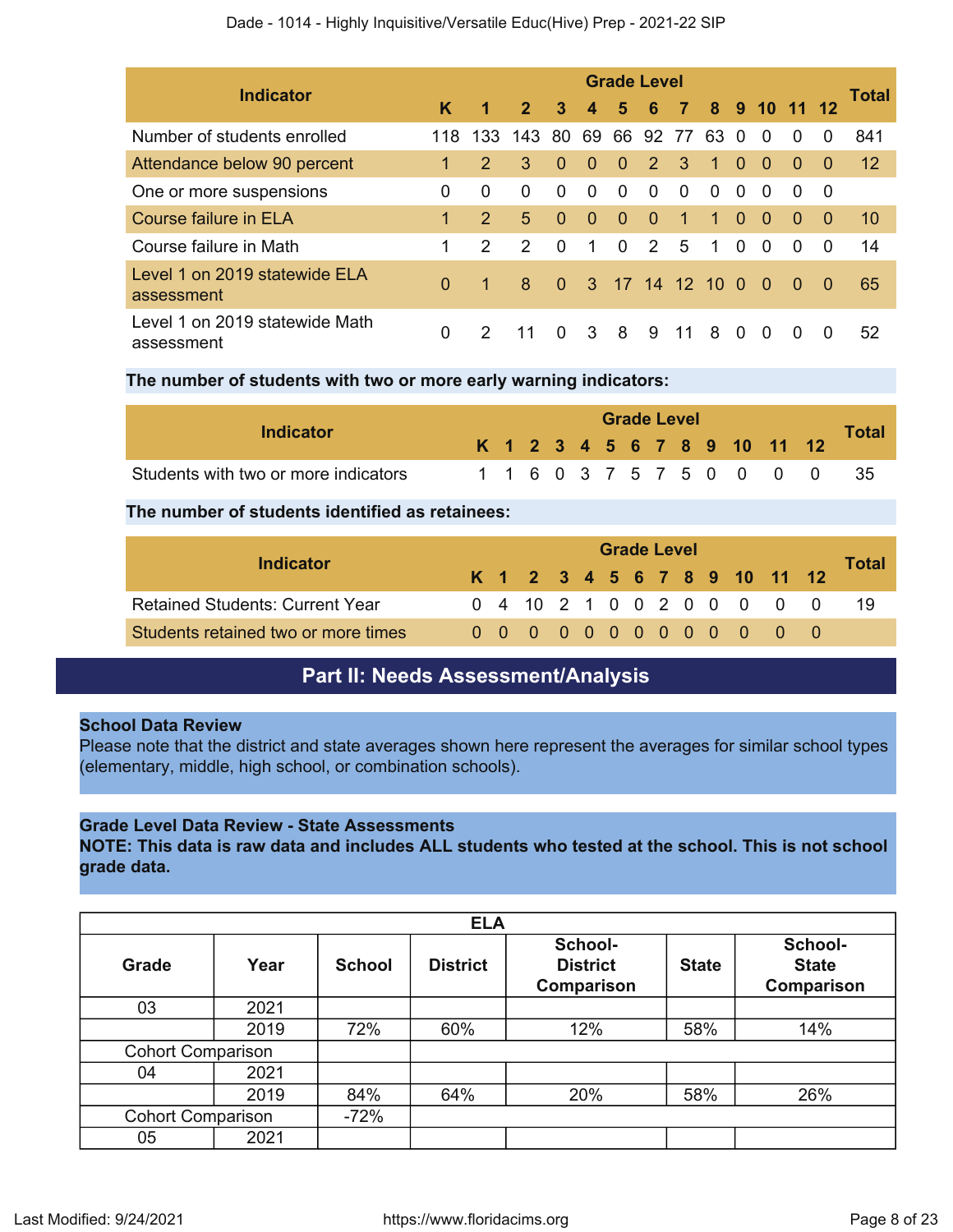|                          | <b>ELA</b>               |               |                 |                                          |              |                                              |  |  |  |  |  |
|--------------------------|--------------------------|---------------|-----------------|------------------------------------------|--------------|----------------------------------------------|--|--|--|--|--|
| <b>Grade</b>             | Year                     | <b>School</b> | <b>District</b> | School-<br><b>District</b><br>Comparison | <b>State</b> | School-<br><b>State</b><br><b>Comparison</b> |  |  |  |  |  |
|                          | 2019                     | 86%           | 60%             | 26%                                      | 56%          | 30%                                          |  |  |  |  |  |
|                          | <b>Cohort Comparison</b> |               |                 |                                          |              |                                              |  |  |  |  |  |
| 06                       | 2021                     |               |                 |                                          |              |                                              |  |  |  |  |  |
|                          | 2019                     | 80%           | 58%             | 22%                                      | 54%          | 26%                                          |  |  |  |  |  |
| <b>Cohort Comparison</b> |                          | $-86%$        |                 |                                          |              |                                              |  |  |  |  |  |
| 07                       | 2021                     |               |                 |                                          |              |                                              |  |  |  |  |  |
|                          | 2019                     | 74%           | 56%             | 18%                                      | 52%          | 22%                                          |  |  |  |  |  |
| <b>Cohort Comparison</b> |                          | $-80%$        |                 |                                          |              |                                              |  |  |  |  |  |
| 08                       | 2021                     |               |                 |                                          |              |                                              |  |  |  |  |  |
|                          | 2019                     | 93%           | 60%             | 33%                                      | 56%          | 37%                                          |  |  |  |  |  |
| <b>Cohort Comparison</b> |                          | $-74%$        |                 |                                          |              |                                              |  |  |  |  |  |

|                          |      |               | <b>MATH</b>     |                                          |              |                                       |
|--------------------------|------|---------------|-----------------|------------------------------------------|--------------|---------------------------------------|
| Grade                    | Year | <b>School</b> | <b>District</b> | School-<br><b>District</b><br>Comparison | <b>State</b> | School-<br><b>State</b><br>Comparison |
| 03                       | 2021 |               |                 |                                          |              |                                       |
|                          | 2019 | 87%           | 67%             | 20%                                      | 62%          | 25%                                   |
| <b>Cohort Comparison</b> |      |               |                 |                                          |              |                                       |
| 04                       | 2021 |               |                 |                                          |              |                                       |
|                          | 2019 | 89%           | 69%             | 20%                                      | 64%          | 25%                                   |
| <b>Cohort Comparison</b> |      | $-87%$        |                 |                                          |              |                                       |
| 05                       | 2021 |               |                 |                                          |              |                                       |
|                          | 2019 | 85%           | 65%             | 20%                                      | 60%          | 25%                                   |
| <b>Cohort Comparison</b> |      | $-89%$        |                 |                                          |              |                                       |
| 06                       | 2021 |               |                 |                                          |              |                                       |
|                          | 2019 | 84%           | 58%             | 26%                                      | 55%          | 29%                                   |
| <b>Cohort Comparison</b> |      | $-85%$        |                 |                                          |              |                                       |
| 07                       | 2021 |               |                 |                                          |              |                                       |
|                          | 2019 | 92%           | 53%             | 39%                                      | 54%          | 38%                                   |
| <b>Cohort Comparison</b> |      | $-84%$        |                 |                                          |              |                                       |
| 08                       | 2021 |               |                 |                                          |              |                                       |
|                          | 2019 | 72%           | 40%             | 32%                                      | 46%          | 26%                                   |
| <b>Cohort Comparison</b> |      | $-92%$        |                 |                                          |              |                                       |

|                          | <b>SCIENCE</b> |               |                 |                                                 |              |                                              |  |  |  |  |  |
|--------------------------|----------------|---------------|-----------------|-------------------------------------------------|--------------|----------------------------------------------|--|--|--|--|--|
| Grade                    | Year           | <b>School</b> | <b>District</b> | School-<br><b>District</b><br><b>Comparison</b> | <b>State</b> | School-<br><b>State</b><br><b>Comparison</b> |  |  |  |  |  |
| 05                       | 2021           |               |                 |                                                 |              |                                              |  |  |  |  |  |
|                          | 2019           | 89%           | 53%             | 36%                                             | 53%          | 36%                                          |  |  |  |  |  |
| <b>Cohort Comparison</b> |                |               |                 |                                                 |              |                                              |  |  |  |  |  |
| 08                       | 2021           |               |                 |                                                 |              |                                              |  |  |  |  |  |
|                          | 2019           | 73%           | 43%             | 30%                                             | 48%          | 25%                                          |  |  |  |  |  |
| <b>Cohort Comparison</b> |                | $-89%$        |                 |                                                 |              |                                              |  |  |  |  |  |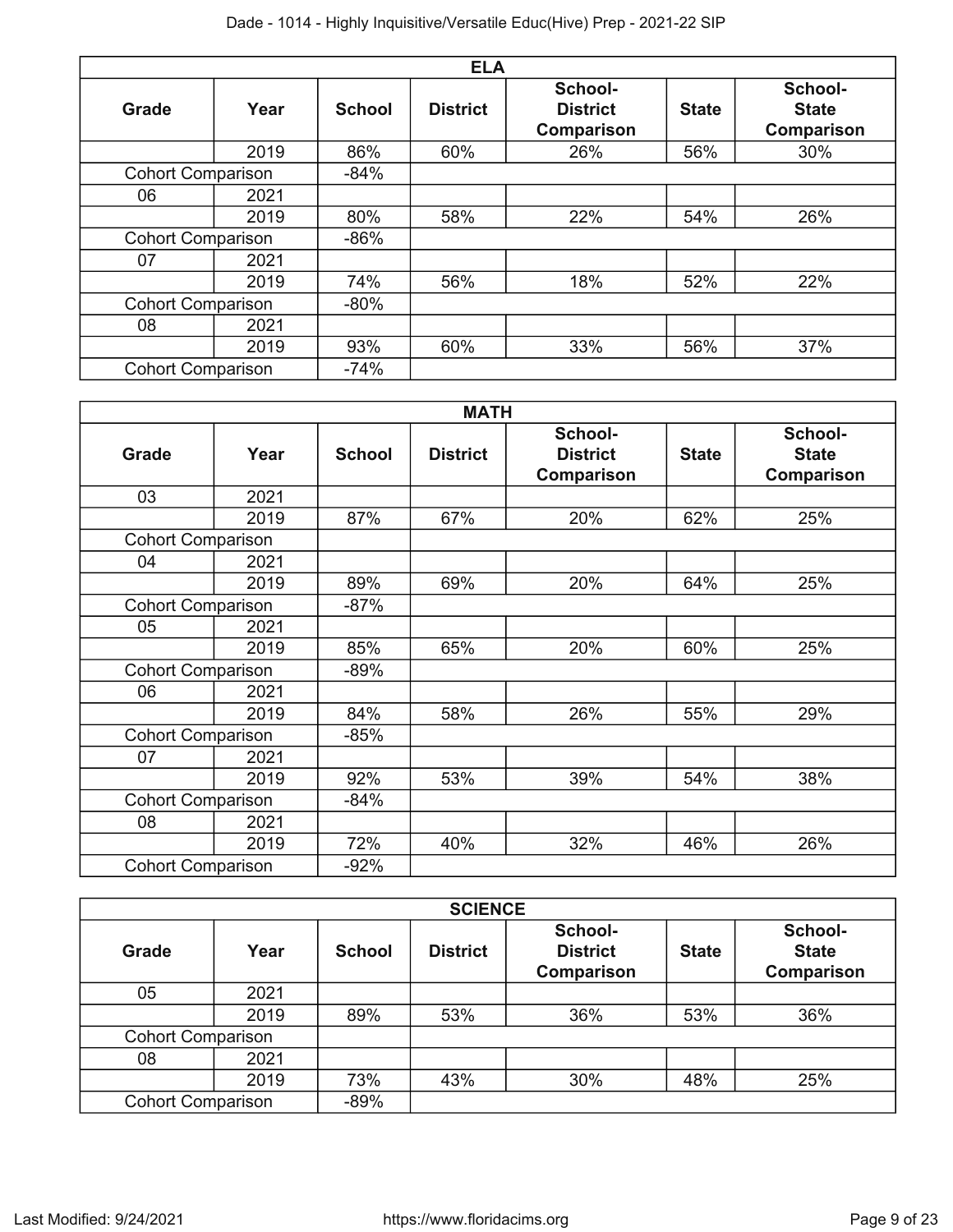|      |               |                 | <b>BIOLOGY EOC</b>                               |              |                                               |
|------|---------------|-----------------|--------------------------------------------------|--------------|-----------------------------------------------|
| Year | <b>School</b> | <b>District</b> | <b>School</b><br><b>Minus</b><br><b>District</b> | <b>State</b> | <b>School</b><br><b>Minus</b><br><b>State</b> |
| 2021 |               |                 |                                                  |              |                                               |
| 2019 | 100%          | 68%             | 32%                                              | 67%          | 33%                                           |
|      |               |                 | <b>CIVICS EOC</b>                                |              |                                               |
| Year | <b>School</b> | <b>District</b> | <b>School</b><br><b>Minus</b><br><b>District</b> | <b>State</b> | <b>School</b><br><b>Minus</b><br><b>State</b> |
| 2021 |               |                 |                                                  |              |                                               |
| 2019 | 92%           | 73%             | 19%                                              | 71%          | 21%                                           |
|      |               |                 | <b>HISTORY EOC</b>                               |              |                                               |
| Year | <b>School</b> | <b>District</b> | <b>School</b><br><b>Minus</b><br><b>District</b> | <b>State</b> | <b>School</b><br><b>Minus</b><br><b>State</b> |
| 2021 |               |                 |                                                  |              |                                               |
| 2019 |               |                 |                                                  |              |                                               |
|      |               |                 | <b>ALGEBRA EOC</b>                               |              |                                               |
| Year | <b>School</b> | <b>District</b> | <b>School</b><br><b>Minus</b><br><b>District</b> | <b>State</b> | <b>School</b><br><b>Minus</b><br><b>State</b> |
| 2021 |               |                 |                                                  |              |                                               |
| 2019 | 95%           | 63%             | 32%                                              | 61%          | 34%                                           |
|      |               |                 | <b>GEOMETRY EOC</b>                              |              |                                               |
| Year | <b>School</b> | <b>District</b> | <b>School</b><br><b>Minus</b><br><b>District</b> | <b>State</b> | <b>School</b><br><b>Minus</b><br><b>State</b> |
| 2021 |               |                 |                                                  |              |                                               |
| 2019 |               |                 |                                                  |              |                                               |

**Grade Level Data Review - Progress Monitoring Assessments**

**Provide the progress monitoring tool(s) by grade level used to compile the below data.**

Reading Grades K-8: iReady Math Grades K-5: iReady Science & Civics: Interim Assessments Math 3-8: Topic Assessments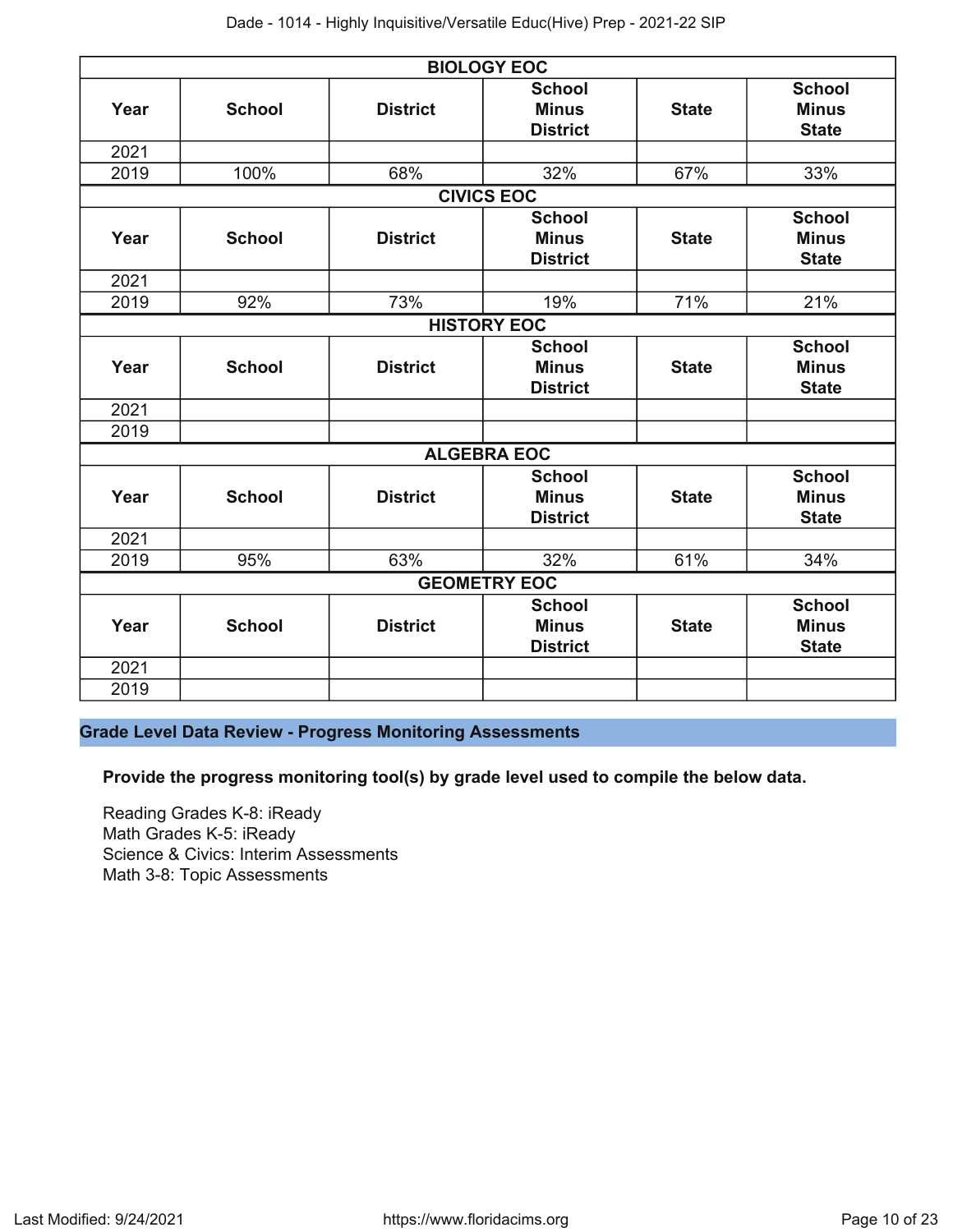|                                        |                                                                 | <b>Grade 1</b> |        |               |  |  |  |  |  |
|----------------------------------------|-----------------------------------------------------------------|----------------|--------|---------------|--|--|--|--|--|
|                                        | Number/%<br>Proficiency                                         | Fall           | Winter | <b>Spring</b> |  |  |  |  |  |
|                                        | <b>All Students</b>                                             | 56             | 61     | 89            |  |  |  |  |  |
| <b>English Language</b><br><b>Arts</b> | Economically<br>Disadvantaged                                   | 54             | 59     | 87            |  |  |  |  |  |
|                                        | <b>Students With</b><br><b>Disabilities</b>                     | 20             | 22     | 42            |  |  |  |  |  |
|                                        | English Language<br>Learners                                    | 35             | 37     | 80            |  |  |  |  |  |
| <b>Mathematics</b>                     | Number/%<br>Proficiency                                         | Fall           | Winter | <b>Spring</b> |  |  |  |  |  |
|                                        | <b>All Students</b>                                             | 41             | 51     | 83            |  |  |  |  |  |
|                                        | Economically<br>Disadvantaged                                   | 44             | 52     | 84            |  |  |  |  |  |
|                                        | <b>Students With</b><br><b>Disabilities</b>                     | 36             | 38     | 51            |  |  |  |  |  |
|                                        | English Language<br>Learners                                    | 40             | 50     | 77            |  |  |  |  |  |
| <b>Grade 2</b>                         |                                                                 |                |        |               |  |  |  |  |  |
|                                        |                                                                 |                |        |               |  |  |  |  |  |
|                                        | Number/%<br>Proficiency                                         | Fall           | Winter | <b>Spring</b> |  |  |  |  |  |
|                                        | <b>All Students</b>                                             | 50             | 69     | 76            |  |  |  |  |  |
| <b>English Language</b><br><b>Arts</b> | Economically<br>Disadvantaged                                   | 55             | 68     | 74            |  |  |  |  |  |
|                                        | <b>Students With</b><br><b>Disabilities</b>                     | 15             | 26     | 46            |  |  |  |  |  |
|                                        | English Language<br>Learners                                    | 50             | 66     | 68            |  |  |  |  |  |
|                                        | Number/%<br>Proficiency                                         | Fall           | Winter | Spring        |  |  |  |  |  |
|                                        | <b>All Students</b>                                             | 31             | 54     | 71            |  |  |  |  |  |
| <b>Mathematics</b>                     | Economically<br>Disadvantaged                                   | 30             | 50     | 69            |  |  |  |  |  |
|                                        | <b>Students With</b><br><b>Disabilities</b><br>English Language | 16             | 31     | 55            |  |  |  |  |  |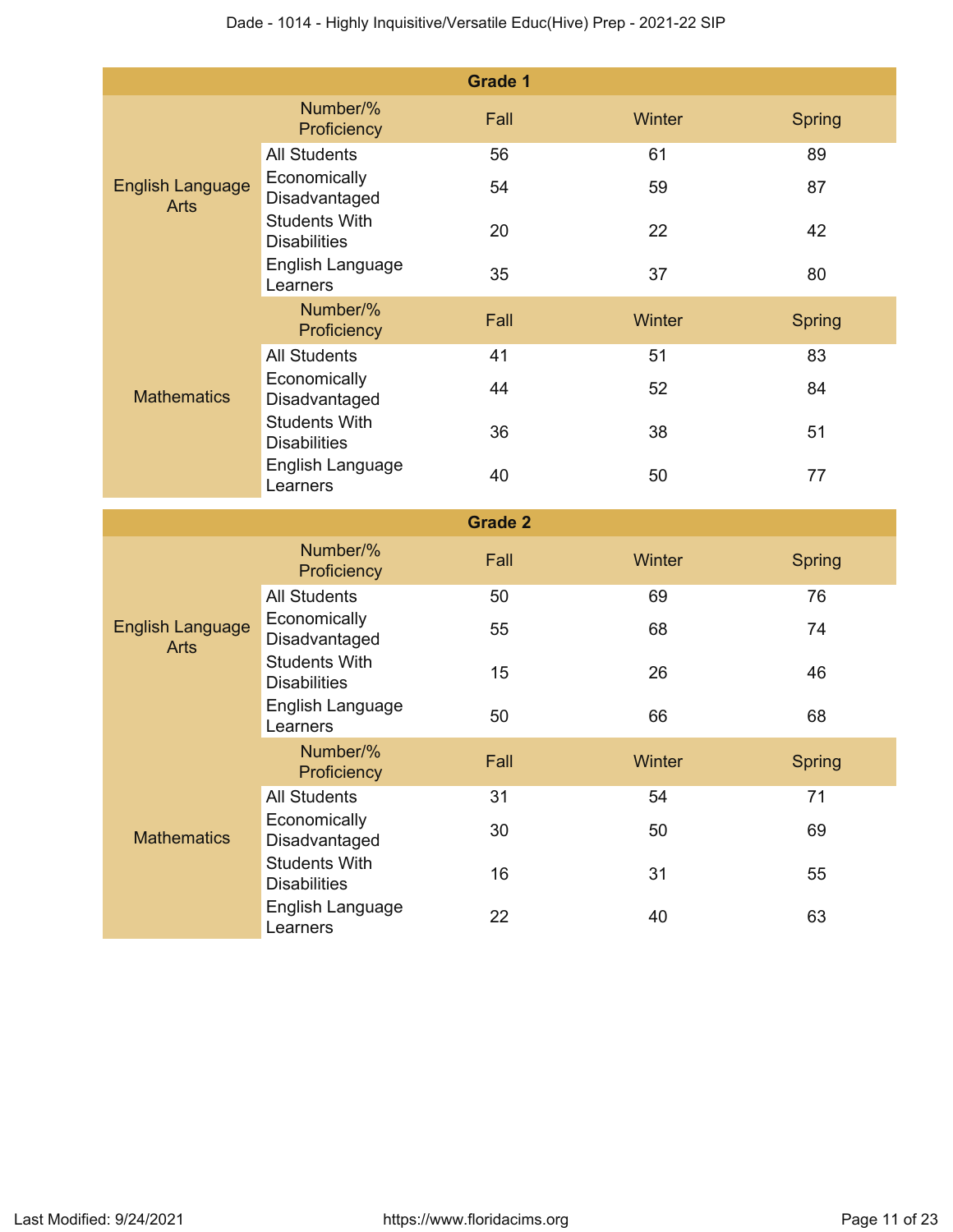|                                        |                                                                 | <b>Grade 3</b> |        |               |  |  |  |  |  |
|----------------------------------------|-----------------------------------------------------------------|----------------|--------|---------------|--|--|--|--|--|
|                                        | Number/%<br>Proficiency                                         | Fall           | Winter | <b>Spring</b> |  |  |  |  |  |
|                                        | <b>All Students</b>                                             | 76             | 83     | 88            |  |  |  |  |  |
| <b>English Language</b><br><b>Arts</b> | Economically<br>Disadvantaged                                   | 77             | 80     | 87            |  |  |  |  |  |
|                                        | <b>Students With</b><br><b>Disabilities</b>                     | 58             | 56     | 63            |  |  |  |  |  |
|                                        | English Language<br>Learners                                    | 62             | 66     | 71            |  |  |  |  |  |
| <b>Mathematics</b>                     | Number/%<br>Proficiency                                         | Fall           | Winter | <b>Spring</b> |  |  |  |  |  |
|                                        | <b>All Students</b>                                             | 43             | 57     | 75            |  |  |  |  |  |
|                                        | Economically<br>Disadvantaged                                   | 39             | 42     | 75            |  |  |  |  |  |
|                                        | <b>Students With</b><br><b>Disabilities</b>                     | 22             | 29     | 39            |  |  |  |  |  |
|                                        | English Language<br>Learners                                    | 34             | 47     | 62            |  |  |  |  |  |
| <b>Grade 4</b>                         |                                                                 |                |        |               |  |  |  |  |  |
|                                        |                                                                 |                |        |               |  |  |  |  |  |
|                                        | Number/%<br>Proficiency                                         | Fall           | Winter | <b>Spring</b> |  |  |  |  |  |
|                                        | <b>All Students</b>                                             | 49             | 57     | 76            |  |  |  |  |  |
| <b>English Language</b><br><b>Arts</b> | Economically<br>Disadvantaged                                   | 41             | 55     | 73            |  |  |  |  |  |
|                                        | <b>Students With</b><br><b>Disabilities</b>                     | 33             | 39     | 48            |  |  |  |  |  |
|                                        | English Language<br>Learners                                    | 37             | 49     | 55            |  |  |  |  |  |
|                                        | Number/%<br>Proficiency                                         | Fall           | Winter | <b>Spring</b> |  |  |  |  |  |
|                                        | <b>All Students</b>                                             | 26             | 64     | 71            |  |  |  |  |  |
| <b>Mathematics</b>                     | Economically<br>Disadvantaged                                   | 28             | 64     | 70            |  |  |  |  |  |
|                                        | <b>Students With</b><br><b>Disabilities</b><br>English Language | 21             | 32     | 32            |  |  |  |  |  |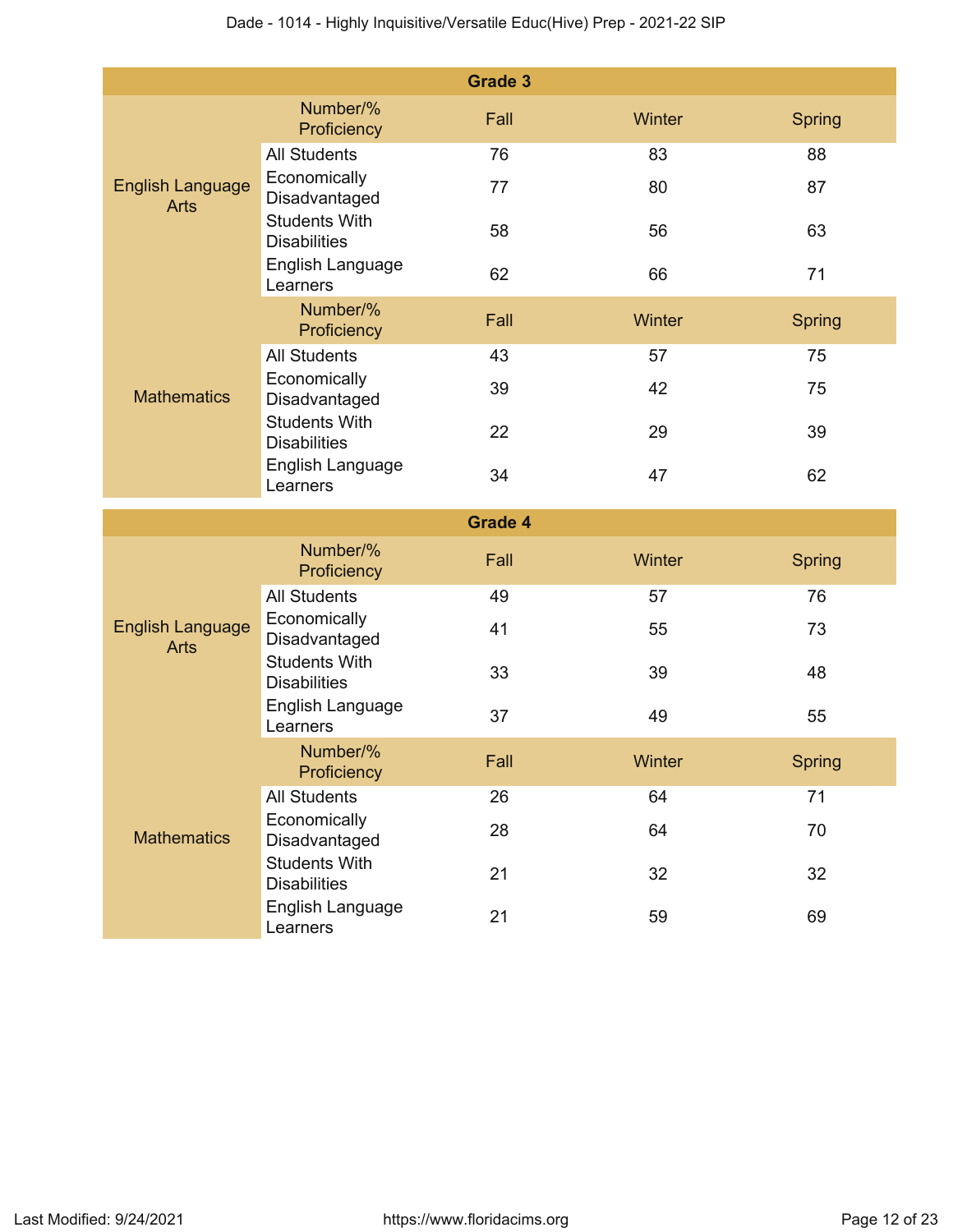|                                        |                                             | <b>Grade 5</b> |        |               |
|----------------------------------------|---------------------------------------------|----------------|--------|---------------|
|                                        | Number/%<br>Proficiency                     | Fall           | Winter | <b>Spring</b> |
|                                        | <b>All Students</b>                         | 50             | 52     | 61            |
| <b>English Language</b><br><b>Arts</b> | Economically<br>Disadvantaged               | 44             | 44     | 57            |
|                                        | <b>Students With</b><br><b>Disabilities</b> | 25             | 19     | 34            |
|                                        | English Language<br>Learners                | 36             | 46     | 56            |
|                                        | Number/%<br>Proficiency                     | Fall           | Winter | <b>Spring</b> |
|                                        | <b>All Students</b>                         | 38             | 47     | 46            |
| <b>Mathematics</b>                     | Economically<br>Disadvantaged               | 32             | 49     | 47            |
|                                        | <b>Students With</b><br><b>Disabilities</b> | 18             | 20     | 15            |
|                                        | English Language<br>Learners                | 24             | 33     | 40            |
|                                        | Number/%<br>Proficiency                     | Fall           | Winter | <b>Spring</b> |
|                                        | <b>All Students</b>                         | 36             | 61     | 63            |
| <b>Science</b>                         | Economically<br>Disadvantaged               | 33             | 62     | 62            |
|                                        | <b>Students With</b><br><b>Disabilities</b> | 8              | 26     | 30            |
|                                        | English Language<br>Learners                | 31             | 57     | 60            |
|                                        |                                             | <b>Grade 6</b> |        |               |
|                                        | Number/%<br>Proficiency                     | Fall           | Winter | <b>Spring</b> |
|                                        | <b>All Students</b>                         | 51             | 62     | 74            |
| <b>English Language</b><br><b>Arts</b> | Economically<br>Disadvantaged               | 51             | 61     | 76            |
|                                        | <b>Students With</b><br><b>Disabilities</b> | 17             | 23     | 48            |
|                                        | English Language<br>Learners                | 25             | 50     | 64            |
|                                        | Number/%<br>Proficiency                     | Fall           | Winter | <b>Spring</b> |
|                                        | <b>All Students</b>                         | 46             | 80     | 90            |
| <b>Mathematics</b>                     | Economically<br>Disadvantaged               | 46             | 82     | 90            |
|                                        | <b>Students With</b><br><b>Disabilities</b> | 33             | 66     | 85            |
|                                        | English Language<br>Learners                | 41             | 74     | 75            |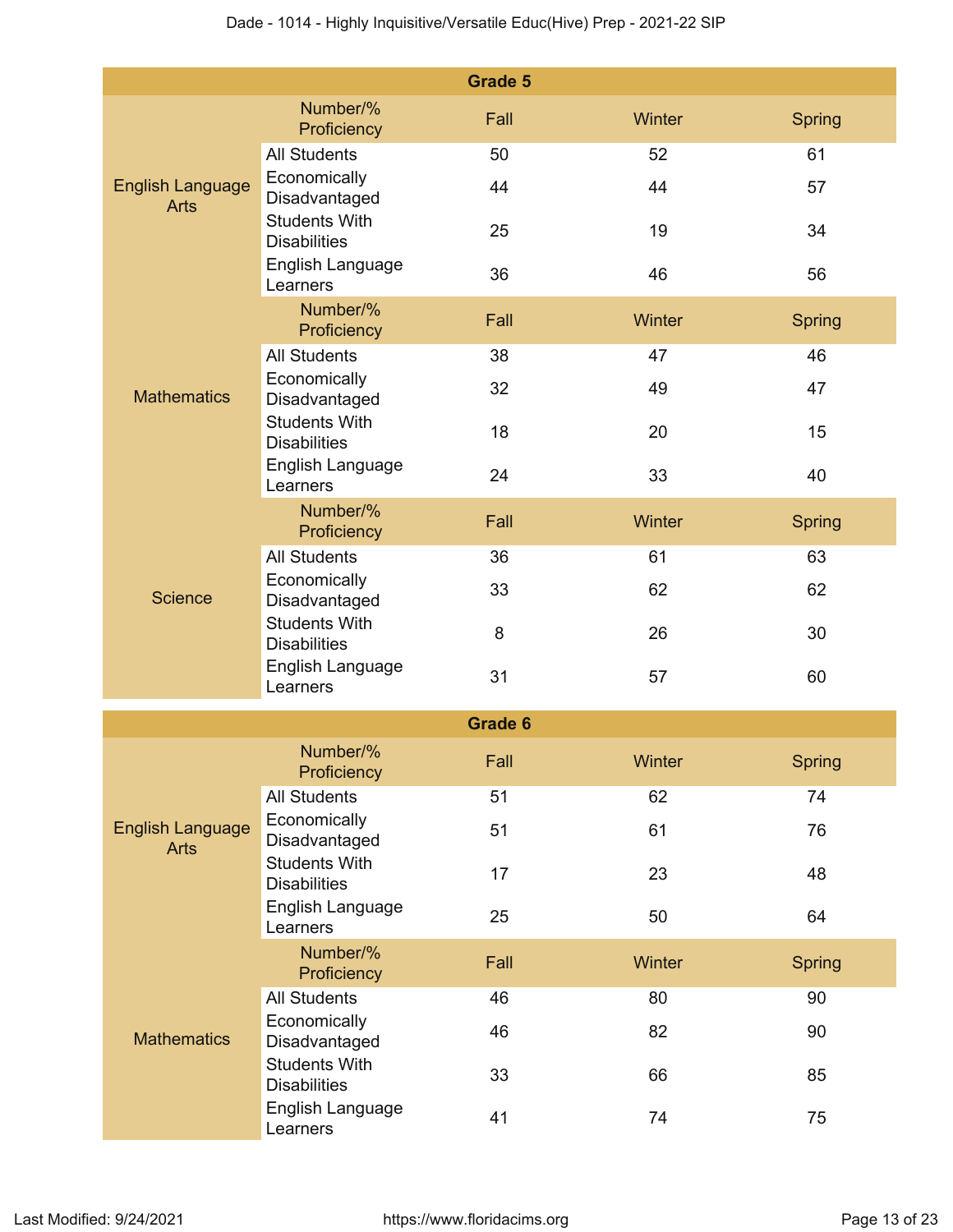|                                        |                                             | <b>Grade 7</b> |        |               |
|----------------------------------------|---------------------------------------------|----------------|--------|---------------|
|                                        | Number/%<br>Proficiency                     | Fall           | Winter | <b>Spring</b> |
|                                        | <b>All Students</b>                         | 69             | 78     | 80            |
| <b>English Language</b><br><b>Arts</b> | Economically<br>Disadvantaged               | 68             | 77     | 79            |
|                                        | <b>Students With</b><br><b>Disabilities</b> | 50             | 61     | 64            |
|                                        | English Language<br>Learners                | 55             | 62     | 63            |
|                                        | Number/%<br>Proficiency                     | Fall           | Winter | <b>Spring</b> |
|                                        | <b>All Students</b>                         | 49             | 76     | 79            |
| <b>Mathematics</b>                     | Economically<br>Disadvantaged               | 48             | 70     | 74            |
|                                        | <b>Students With</b><br><b>Disabilities</b> | 36             | 36     | 39            |
|                                        | English Language<br>Learners                | 29             | 55     | 63            |
|                                        | Number/%<br>Proficiency                     | Fall           | Winter | <b>Spring</b> |
|                                        | <b>All Students</b>                         | 33             | 74     | 92            |
| <b>Civics</b>                          | Economically<br>Disadvantaged               | 36             | 72     | 92            |
|                                        | <b>Students With</b><br><b>Disabilities</b> | 15             | 55     | 84            |
|                                        | English Language<br>Learners                | 27             | 60     | 90            |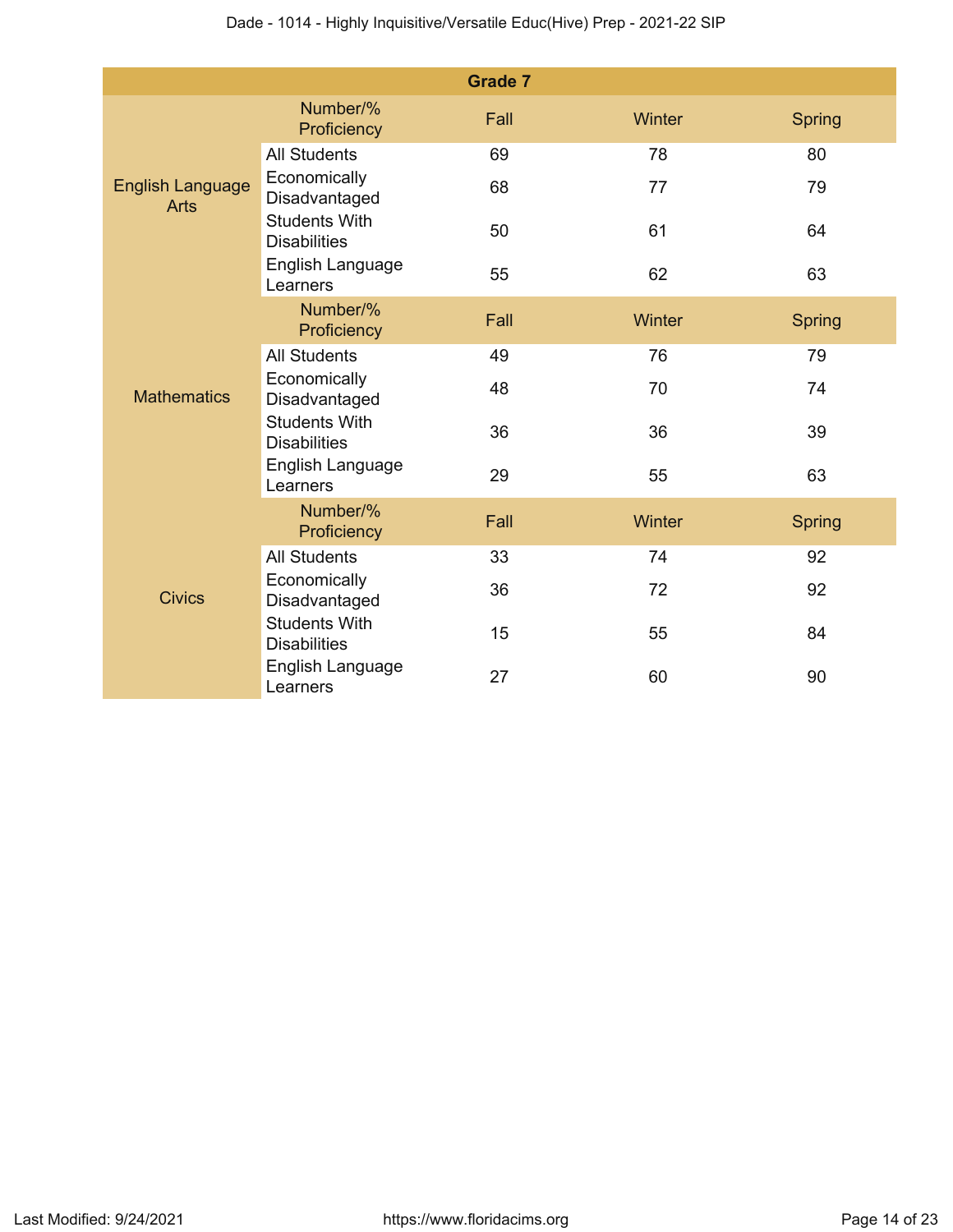|                                        |                                             | <b>Grade 8</b> |        |               |
|----------------------------------------|---------------------------------------------|----------------|--------|---------------|
|                                        | Number/%<br>Proficiency                     | Fall           | Winter | <b>Spring</b> |
|                                        | <b>All Students</b>                         | 66             | 70     | 81            |
| <b>English Language</b><br><b>Arts</b> | Economically<br>Disadvantaged               | 60             | 64     | 80            |
|                                        | <b>Students With</b><br><b>Disabilities</b> | 55             | 59     | 66            |
|                                        | English Language<br>Learners                | 47             | 52     | 67            |
|                                        | Number/%<br>Proficiency                     | Fall           | Winter | <b>Spring</b> |
|                                        | <b>All Students</b>                         | 63             | 66     | 80            |
| <b>Mathematics</b>                     | Economically<br>Disadvantaged               | 69             | 69     | 80            |
|                                        | <b>Students With</b><br><b>Disabilities</b> | 28             | 33     | 65            |
|                                        | English Language<br>Learners                | 33             | 49     | 78            |
|                                        | Number/%<br>Proficiency                     | Fall           | Winter | <b>Spring</b> |
|                                        | <b>All Students</b>                         | 27             | 36     | 56            |
| Science                                | Economically<br>Disadvantaged               | 31             | 33     | 51            |
|                                        | <b>Students With</b><br><b>Disabilities</b> | 11             | 29     | 31            |
|                                        | English Language<br>Learners                | 20             | 25     | 52            |

## **Subgroup Data Review**

|                                                            |                    |                  |                          | <b>2021 SCHOOL GRADE COMPONENTS BY SUBGROUPS</b> |                   |                                      |             |                   |                     |                                 |                                            |
|------------------------------------------------------------|--------------------|------------------|--------------------------|--------------------------------------------------|-------------------|--------------------------------------|-------------|-------------------|---------------------|---------------------------------|--------------------------------------------|
| <b>Subgroups</b>                                           | <b>ELA</b><br>Ach. | <b>ELA</b><br>LG | <b>ELA</b><br>LG<br>L25% | <b>Math</b><br>Ach.                              | Math<br>LG        | <b>Math</b><br>LG<br>L25%            | Sci<br>Ach. | <b>SS</b><br>Ach. | <b>MS</b><br>Accel. | Grad<br>Rate<br>2019-20 2019-20 | C & C<br>Accel                             |
| <b>2019 SCHOOL</b><br><b>GRADE COMPONENTS BY SUBGROUPS</b> |                    |                  |                          |                                                  |                   |                                      |             |                   |                     |                                 |                                            |
| <b>Subgroups</b>                                           | <b>ELA</b><br>Ach. | <b>ELA</b><br>LG | <b>ELA</b><br>LG<br>L25% | <b>Math</b><br>Ach.                              | <b>Math</b><br>LG | <b>Math</b><br>LG<br>L25%            | Sci<br>Ach. | <b>SS</b><br>Ach. | <b>MS</b><br>Accel. | Grad<br>Rate                    | <b>C&amp;C</b><br>Accel<br>2017-18 2017-18 |
| <b>SWD</b>                                                 | 41                 | 48               | 53                       | 56                                               | 65                | 50                                   |             |                   |                     |                                 |                                            |
| <b>ELL</b>                                                 | 78                 | 72               | 61                       | 86                                               | 84                | 79                                   | 83          | 100               |                     |                                 |                                            |
| <b>BLK</b>                                                 | 74                 | 71               | 61                       | 84                                               | 74                | 61                                   | 76          | 87                |                     |                                 |                                            |
| <b>HSP</b>                                                 | 83                 | 71               | 61                       | 89                                               | 83                | 76                                   | 88          | 94                | 83                  |                                 |                                            |
| <b>FRL</b>                                                 | 80                 | 72               | 60                       | 86                                               | 81                | 71                                   | 85          | 94                | 81                  |                                 |                                            |
|                                                            |                    |                  | <b>2018 SCHOOL</b>       |                                                  |                   | <b>GRADE COMPONENTS BY SUBGROUPS</b> |             |                   |                     |                                 |                                            |
| <b>Subgroups</b>                                           | <b>ELA</b><br>Ach. | <b>ELA</b><br>LG | <b>ELA</b><br>LG<br>L25% | <b>Math</b><br>Ach.                              | <b>Math</b><br>LG | <b>Math</b><br>LG<br>L25%            | Sci<br>Ach. | <b>SS</b><br>Ach. | <b>MS</b><br>Accel. | Grad<br>Rate<br>2016-17         | C & C<br>Accel<br>2016-17                  |
| <b>SWD</b>                                                 | 21                 | 44               | 43                       | 37                                               | 56                | 58                                   |             |                   |                     |                                 |                                            |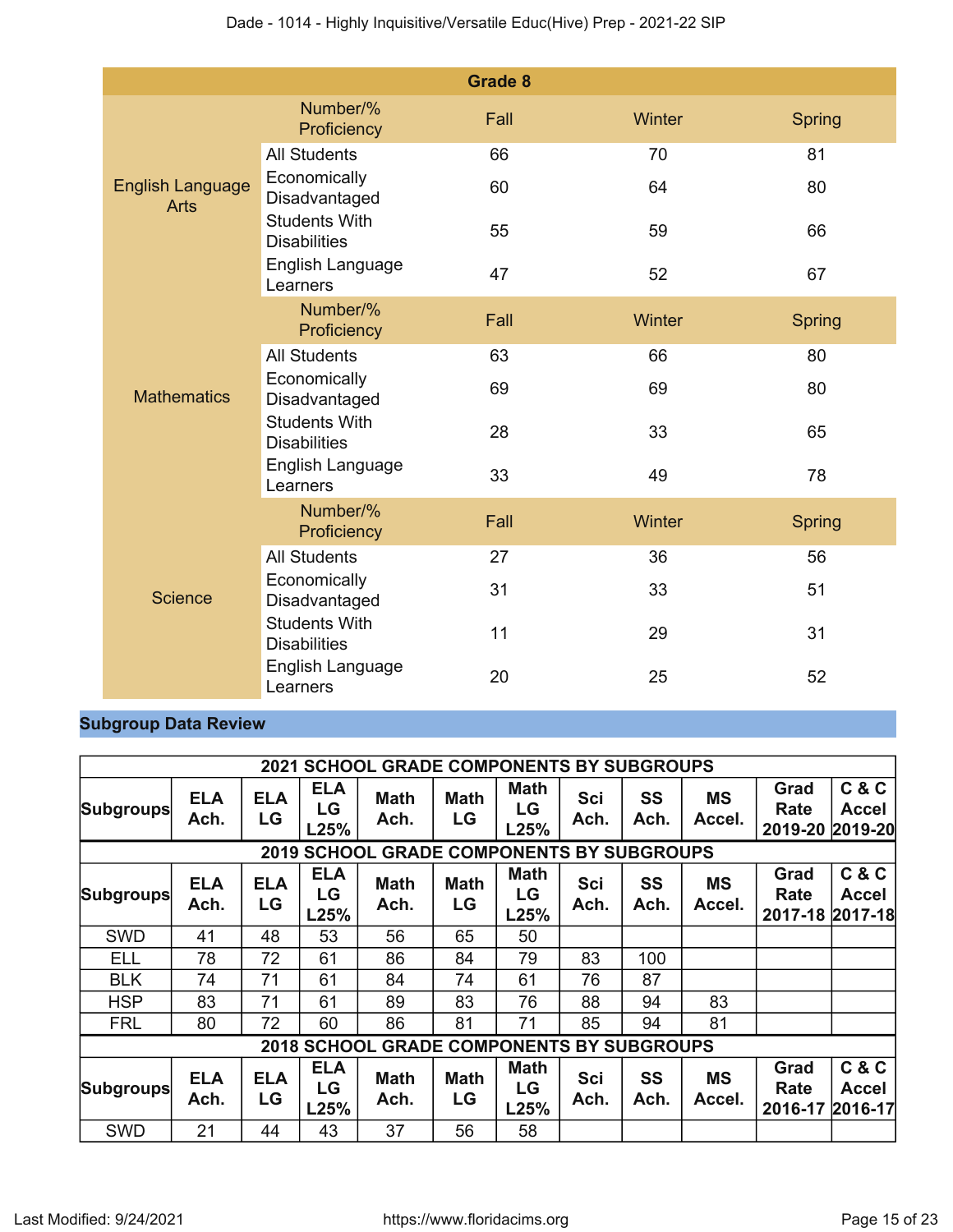| 2018 SCHOOL GRADE COMPONENTS BY SUBGROUPS |                    |                  |                          |                     |                   |                           |             |            |                     |                                 |                       |
|-------------------------------------------|--------------------|------------------|--------------------------|---------------------|-------------------|---------------------------|-------------|------------|---------------------|---------------------------------|-----------------------|
| <b>Subgroups</b>                          | <b>ELA</b><br>Ach. | <b>ELA</b><br>LG | <b>ELA</b><br>LG<br>L25% | <b>Math</b><br>Ach. | <b>Math</b><br>LG | <b>Math</b><br>LG<br>L25% | Sci<br>Ach. | SS<br>Ach. | <b>MS</b><br>Accel. | Grad<br>Rate<br>2016-17 2016-17 | C & C<br><b>Accel</b> |
| <b>ELL</b>                                | 65                 | 73               | 74                       | 64                  | 61                | 58                        |             | 92         |                     |                                 |                       |
| <b>BLK</b>                                | 78                 | 69               | 75                       | 74                  | 60                | 43                        | 88          | 100        | 90                  |                                 |                       |
| <b>HSP</b>                                | 81                 | 73               | 62                       | 80                  | 68                | 60                        | 84          | 96         | 86                  |                                 |                       |
| <b>WHT</b>                                | 83                 |                  |                          | 50                  |                   |                           |             |            |                     |                                 |                       |
| <b>FRL</b>                                | 81                 | 71               | 66                       | 79                  | 66                | 58                        | 87          | 95         | 87                  |                                 |                       |

## **ESSA Data Review**

This data has been updated for the 2018-19 school year as of 7/16/2019.

| <b>ESSA Federal Index</b>                                                       |             |
|---------------------------------------------------------------------------------|-------------|
| ESSA Category (TS&I or CS&I)                                                    | N/A         |
| <b>OVERALL Federal Index - All Students</b>                                     | 80          |
| <b>OVERALL Federal Index Below 41% All Students</b>                             | <b>NO</b>   |
| <b>Total Number of Subgroups Missing the Target</b>                             | 0           |
| Progress of English Language Learners in Achieving English Language Proficiency | 75          |
| <b>Total Points Earned for the Federal Index</b>                                | 799         |
| <b>Total Components for the Federal Index</b>                                   | 10          |
| <b>Percent Tested</b>                                                           | 100%        |
| <b>Subgroup Data</b>                                                            |             |
| <b>Students With Disabilities</b>                                               |             |
| Federal Index - Students With Disabilities                                      | 58          |
| Students With Disabilities Subgroup Below 41% in the Current Year?              | <b>NO</b>   |
| Number of Consecutive Years Students With Disabilities Subgroup Below 32%       | $\Omega$    |
| <b>English Language Learners</b>                                                |             |
| Federal Index - English Language Learners                                       | 80          |
| English Language Learners Subgroup Below 41% in the Current Year?               | ΝO          |
| Number of Consecutive Years English Language Learners Subgroup Below 32%        | $\mathbf 0$ |
| <b>Asian Students</b>                                                           |             |
| Federal Index - Asian Students                                                  |             |
| Asian Students Subgroup Below 41% in the Current Year?                          | N/A         |
| Number of Consecutive Years Asian Students Subgroup Below 32%                   | 0           |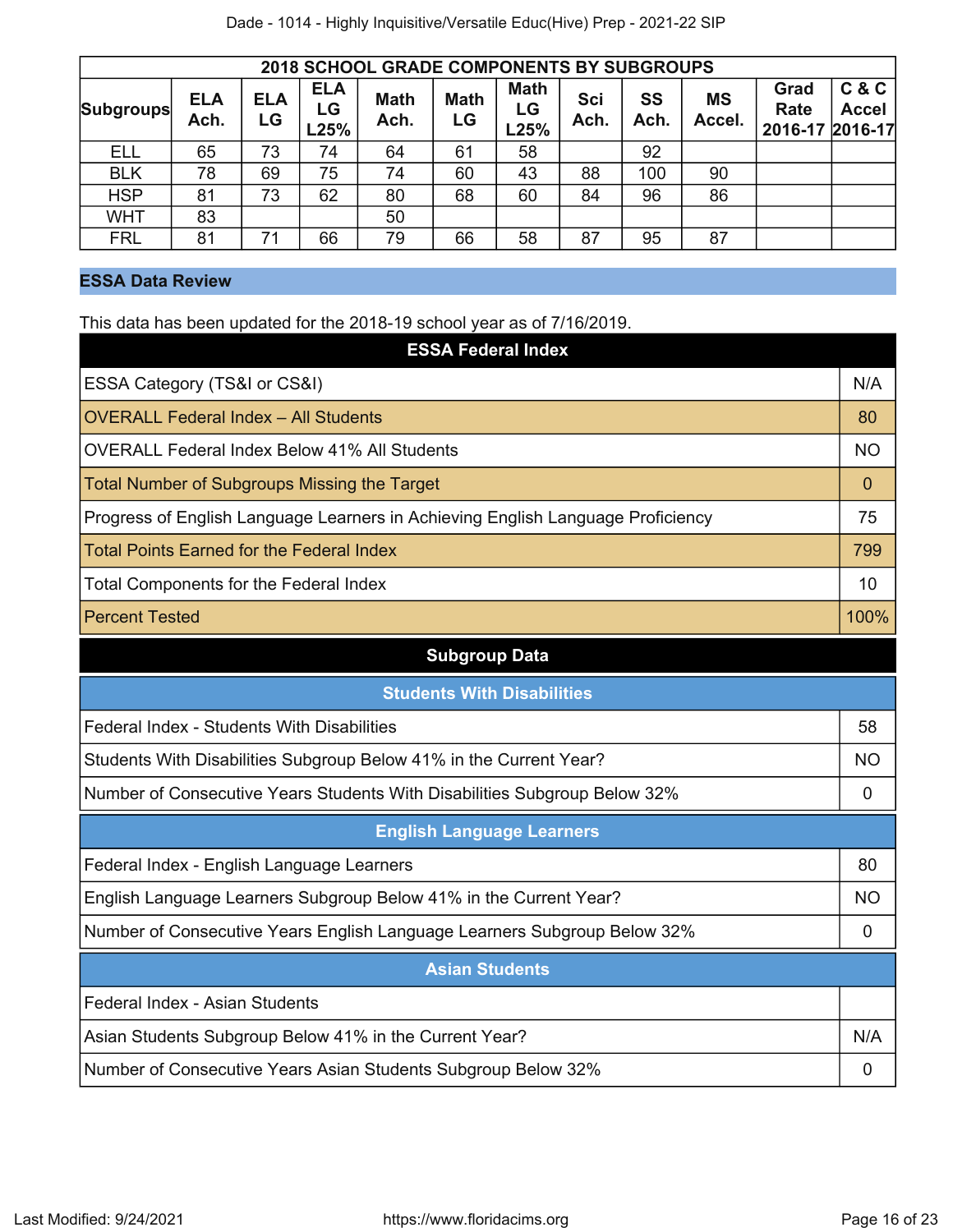Dade - 1014 - Highly Inquisitive/Versatile Educ(Hive) Prep - 2021-22 SIP

| <b>Black/African American Students</b>                                             |             |
|------------------------------------------------------------------------------------|-------------|
| Federal Index - Black/African American Students                                    | 74          |
| Black/African American Students Subgroup Below 41% in the Current Year?            | <b>NO</b>   |
| Number of Consecutive Years Black/African American Students Subgroup Below 32%     | 0           |
| <b>Hispanic Students</b>                                                           |             |
| Federal Index - Hispanic Students                                                  | 80          |
| Hispanic Students Subgroup Below 41% in the Current Year?                          | NO          |
| Number of Consecutive Years Hispanic Students Subgroup Below 32%                   | 0           |
| <b>Multiracial Students</b>                                                        |             |
| <b>Federal Index - Multiracial Students</b>                                        |             |
| Multiracial Students Subgroup Below 41% in the Current Year?                       | N/A         |
| Number of Consecutive Years Multiracial Students Subgroup Below 32%                | 0           |
| <b>Native American Students</b>                                                    |             |
| <b>Federal Index - Native American Students</b>                                    |             |
| Native American Students Subgroup Below 41% in the Current Year?                   | N/A         |
| Number of Consecutive Years Native American Students Subgroup Below 32%            | $\mathbf 0$ |
| <b>Pacific Islander Students</b>                                                   |             |
| Federal Index - Pacific Islander Students                                          |             |
| Pacific Islander Students Subgroup Below 41% in the Current Year?                  | N/A         |
| Number of Consecutive Years Pacific Islander Students Subgroup Below 32%           | 0           |
| <b>White Students</b>                                                              |             |
| <b>Federal Index - White Students</b>                                              |             |
| White Students Subgroup Below 41% in the Current Year?                             | N/A         |
| Number of Consecutive Years White Students Subgroup Below 32%                      | 0           |
| <b>Economically Disadvantaged Students</b>                                         |             |
| Federal Index - Economically Disadvantaged Students                                | 78          |
| Economically Disadvantaged Students Subgroup Below 41% in the Current Year?        | <b>NO</b>   |
| Number of Consecutive Years Economically Disadvantaged Students Subgroup Below 32% | 0           |

**Analysis**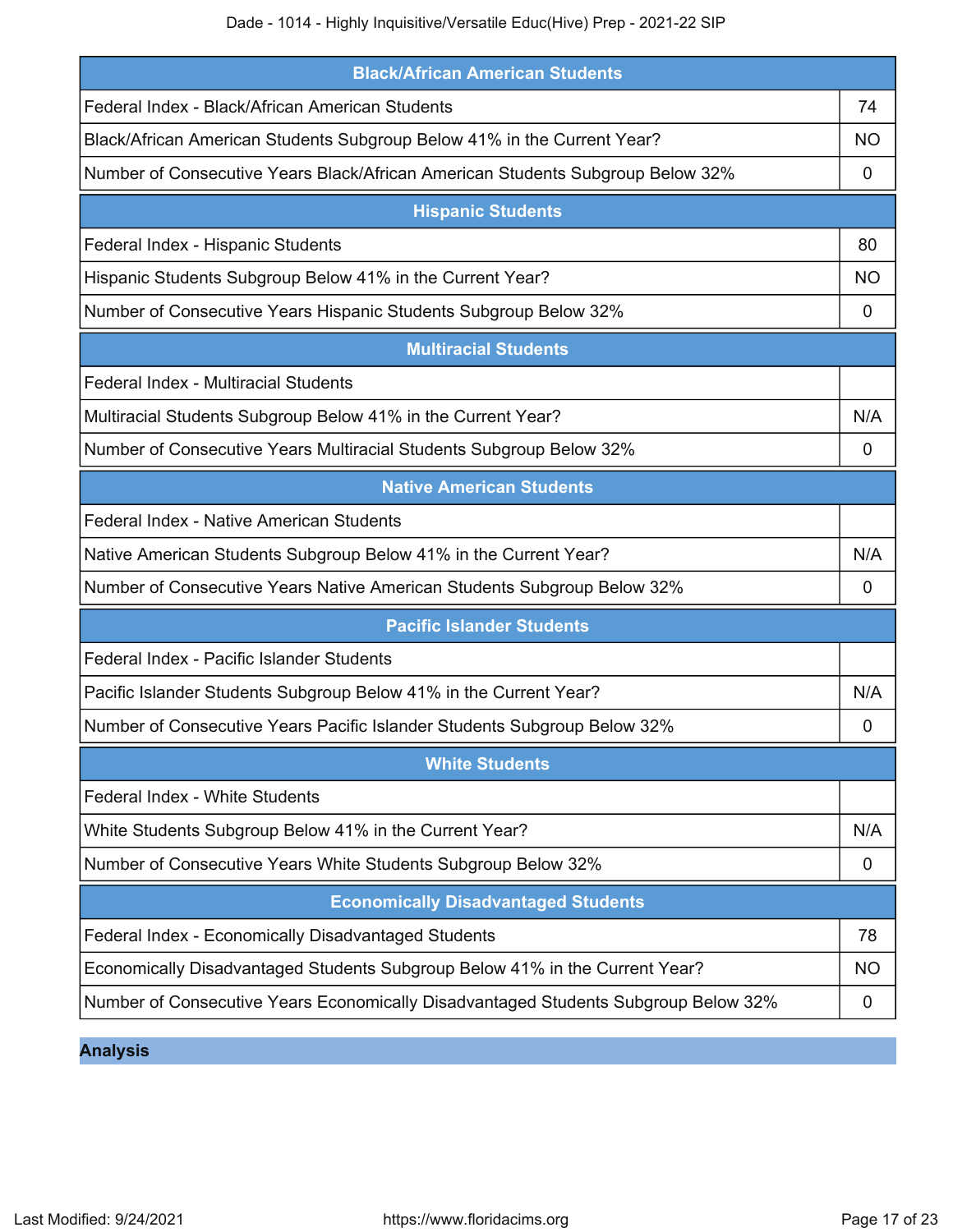#### **Data Analysis**

Answer the following analysis questions using the progress monitoring data and state assessment data, if applicable.

#### **What trends emerge across grade levels, subgroups and core content areas?**

ELA proficiency continued to maintain growth across all categories, including SWD and Lowest 25%. All grade levels and subgroups decreased in proficiency for mathematics. Decreases were slight in all grade levels except for 5th grade and Algebra.

Science showed decreases in all subgroups for 5th, 8th, and Biology.

Civics scores maintained across all subgroups.

#### **What data components, based off progress monitoring and 2019 state assessments, demonstrate the greatest need for improvement?**

Mathematics across all grade levels, but with a special emphasis on 5th grade. Science within 5th and 8th grades.

#### **What were the contributing factors to this need for improvement? What new actions would need to be taken to address this need for improvement?**

The number of students attending classes virtually directly impacted our math and science results. A schedule where each student impacted is re-taught the math and science that was not learned last year, learn this year's math and science without interruption, and time for small group interventions on specific standards of interest.

#### **What data components, based off progress monitoring and 2019 state assessments, showed the most improvement?**

6th Grade Math and 4th grade reading.

#### **What were the contributing factors to this improvement? What new actions did your school take in this area?**

These grade levels had the highest in-person attendance. This attendance aligned with a half empty school allowed these students to receive additional support in all subjects.

#### **What strategies will need to be implemented in order to accelerate learning?**

Teach the "lost" standards without interrupting the current year's learning. Adjust to student progress of these "lost" standards throughout the current school year.

#### **Based on the contributing factors and strategies identified to accelerate learning, describe the professional development opportunities that will be provided at the school to support teachers and leaders.**

All K-5 teachers receiving math strategies professional development. All middle school teachers receiving data management and student portfolio training. Teachers need to be able to track previous year's progress while identifying current year needs.

#### **Provide a description of the additional services that will be implemented to ensure sustainability of improvement in the next year and beyond.**

Staff will be increased to support the lost learning programs. Workshops/Interventions will continue to align to the needs of individual cohorts and subgroups. Scheduling will be aligned to cohort needs.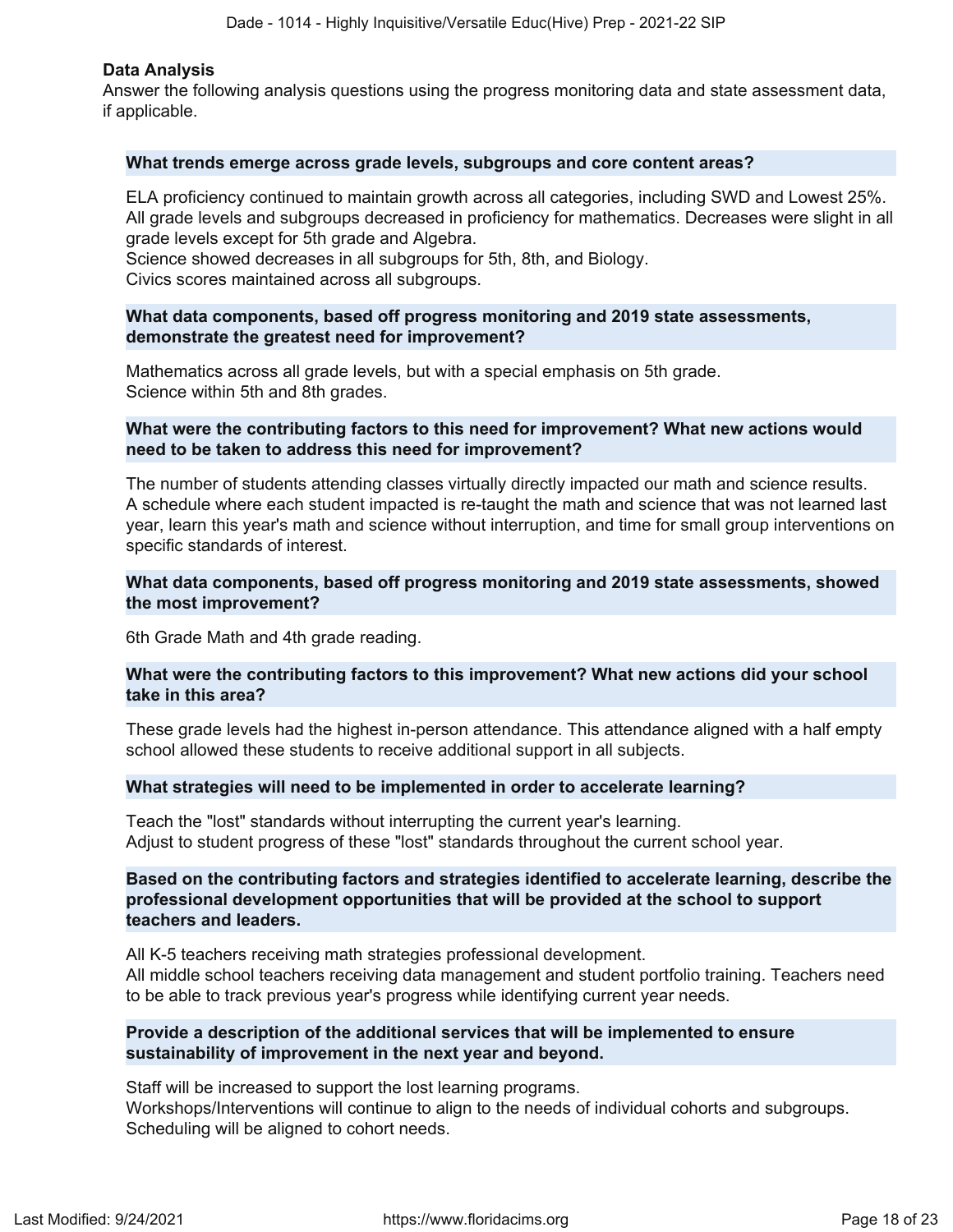## **Part III: Planning for Improvement**

#### <span id="page-18-0"></span>**Areas of Focus:**

|                                                                           | #1. Instructional Practice specifically relating to Math                                                                                                                                                                                                                                                                                                                        |
|---------------------------------------------------------------------------|---------------------------------------------------------------------------------------------------------------------------------------------------------------------------------------------------------------------------------------------------------------------------------------------------------------------------------------------------------------------------------|
| Area of<br><b>Focus</b><br><b>Description</b><br>and<br><b>Rationale:</b> | The school-wide math proficiency fell by 12 percentage points. 5th grade math proficiency<br>was 46%.                                                                                                                                                                                                                                                                           |
| <b>Measureable</b><br><b>Outcome:</b>                                     | Regain the math learning that was lost throughout the 20-21 school year while continue<br>the learning goals of the current school year. Increase school-wide math proficiency by 5<br>percentage points from 75% to 80%.                                                                                                                                                       |
| <b>Monitoring:</b>                                                        | The school will follow the district's progress monitoring program for mathematics.<br>Assessments will be given throughout the school year and specific adjustments will be<br>made in response to the data.<br>The "re-teach" program will create school-created assessments aligned the student's prior<br>year's standards. Monthly analysis will be done to track progress. |
| <b>Person</b><br>responsible<br>for<br>monitoring<br>outcome:             | Jennifer Zequeira (jlzequeira@hiveprep.com)                                                                                                                                                                                                                                                                                                                                     |
| <b>Evidence-</b><br>based<br><b>Strategy:</b>                             | Explicit, Systematic Instruction: lessons will clearly connect to previous learning to identify<br>and track progress on both new knowledge and prior knowledge. Require verbalization<br>from students and ensure that the process is learned. Scaffold lessons to identify where<br>the support is needed most.                                                               |
| <b>Rationale for</b><br><b>Evidence-</b><br>based<br><b>Strategy:</b>     | As the school tries to teach current year standards and re-teach previous year's standards,<br>the lessons must be coherent, build upon each other, engaging, and with clear<br>instructions.                                                                                                                                                                                   |
| <b>Action Steps to Implement</b>                                          |                                                                                                                                                                                                                                                                                                                                                                                 |

Lesson plan across grade levels to provide support of previous year's standards to current year teachers. Conduct "colony" meetings more frequently to allow for conversations amongst subject specific teachers and admin and coaches.

Conduct "grading parties" to analyze data openly and collaboratively.

**Person Responsible** Jennifer Zequeira (jlzequeira@hiveprep.com)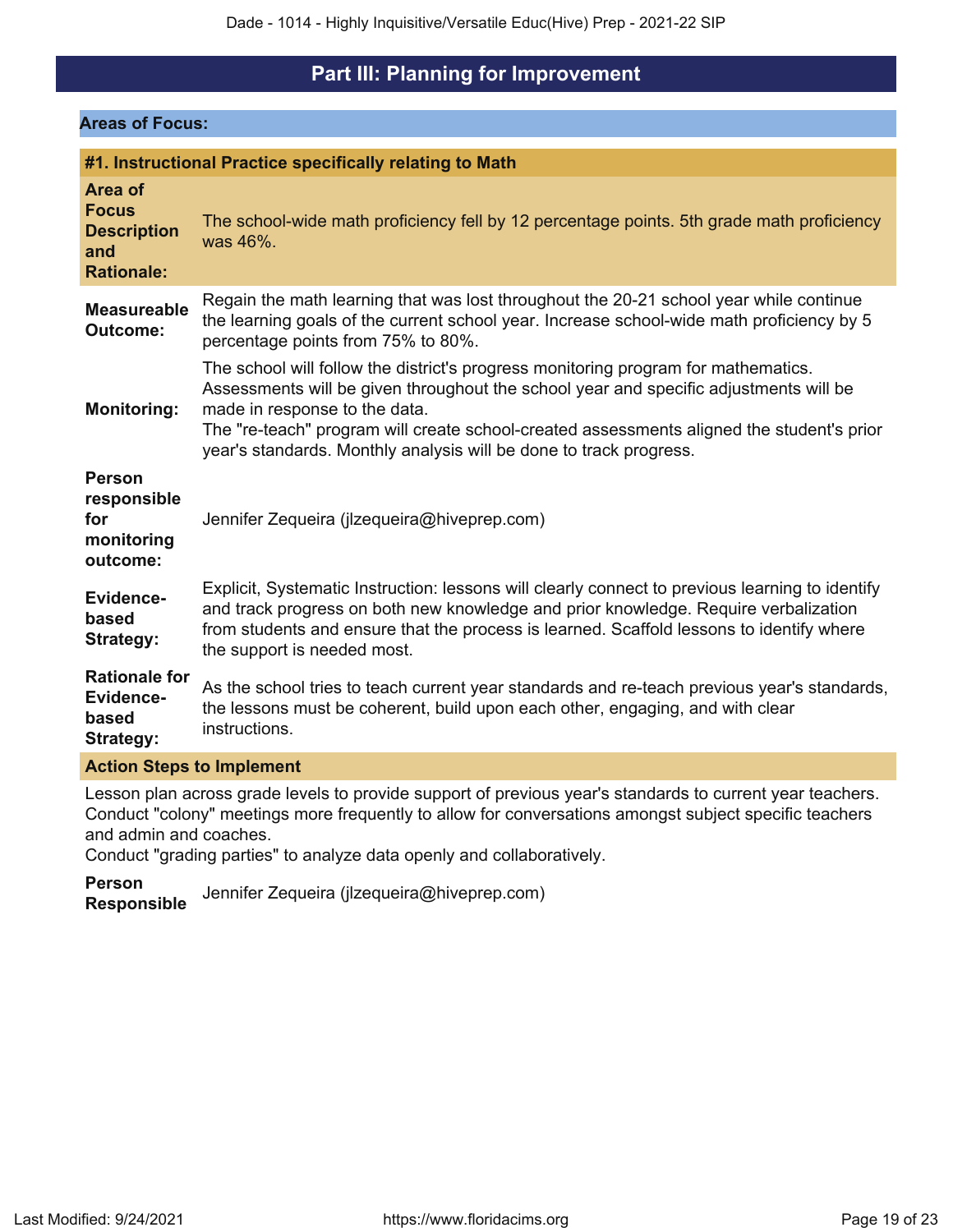|                                                                        | #2. Instructional Practice specifically relating to Small Group Instruction                                                                                                                                                                                                                           |
|------------------------------------------------------------------------|-------------------------------------------------------------------------------------------------------------------------------------------------------------------------------------------------------------------------------------------------------------------------------------------------------|
| <b>Area of Focus</b><br><b>Description</b><br>and<br><b>Rationale:</b> | The need to address the learning loss across so many grade levels and so many<br>students, all staff must be prepared to conduct small group programming across multiple<br>grade levels and subjects.                                                                                                |
| <b>Measureable</b><br><b>Outcome:</b>                                  | Increase in proficiency across all tested subjects and across all grade levels.<br>Increase ELA by 1 percentage point: 81% to 82%<br>Increase Math by 4 percentage points: 76% to 80%<br>Increase Science by 5 percentage points: 63% to 68%<br>Increase S. Studies by 1 percentage point: 92% to 93% |
| <b>Monitoring:</b>                                                     | The school will follow its annual assessment program that monitors all tested subject by<br>way of baseline, midyear, and spring assessments. Small groups / workshops will be<br>monitored by way of monthly school-created assessments and reviewed within colony<br>meetings.                      |
| <b>Person</b><br>responsible<br>for<br>monitoring<br>outcome:          | Carlos Gonzalez (gonzalez-carlos@dadeschools.net)                                                                                                                                                                                                                                                     |
| <b>Evidence-</b><br>based<br><b>Strategy:</b>                          | Student Engagement and Explicit, Systematic Instruction                                                                                                                                                                                                                                               |
| <b>Rationale for</b><br><b>Evidence-</b><br>based<br>Strategy:         | Addressing two years within one year requires, structure, planning, and communication at<br>greater levels than usual. These types of strategies will support the school throughout this<br>endeavor.                                                                                                 |
| <b>Action Steps to Implement</b>                                       |                                                                                                                                                                                                                                                                                                       |
|                                                                        | School-created PLC's will be hosted often to support the development of small group teaching skills, small<br>group data analysis, and small group best practices.                                                                                                                                    |

**Person** Sergio Bonilla (sbonilla@hiveprep.com)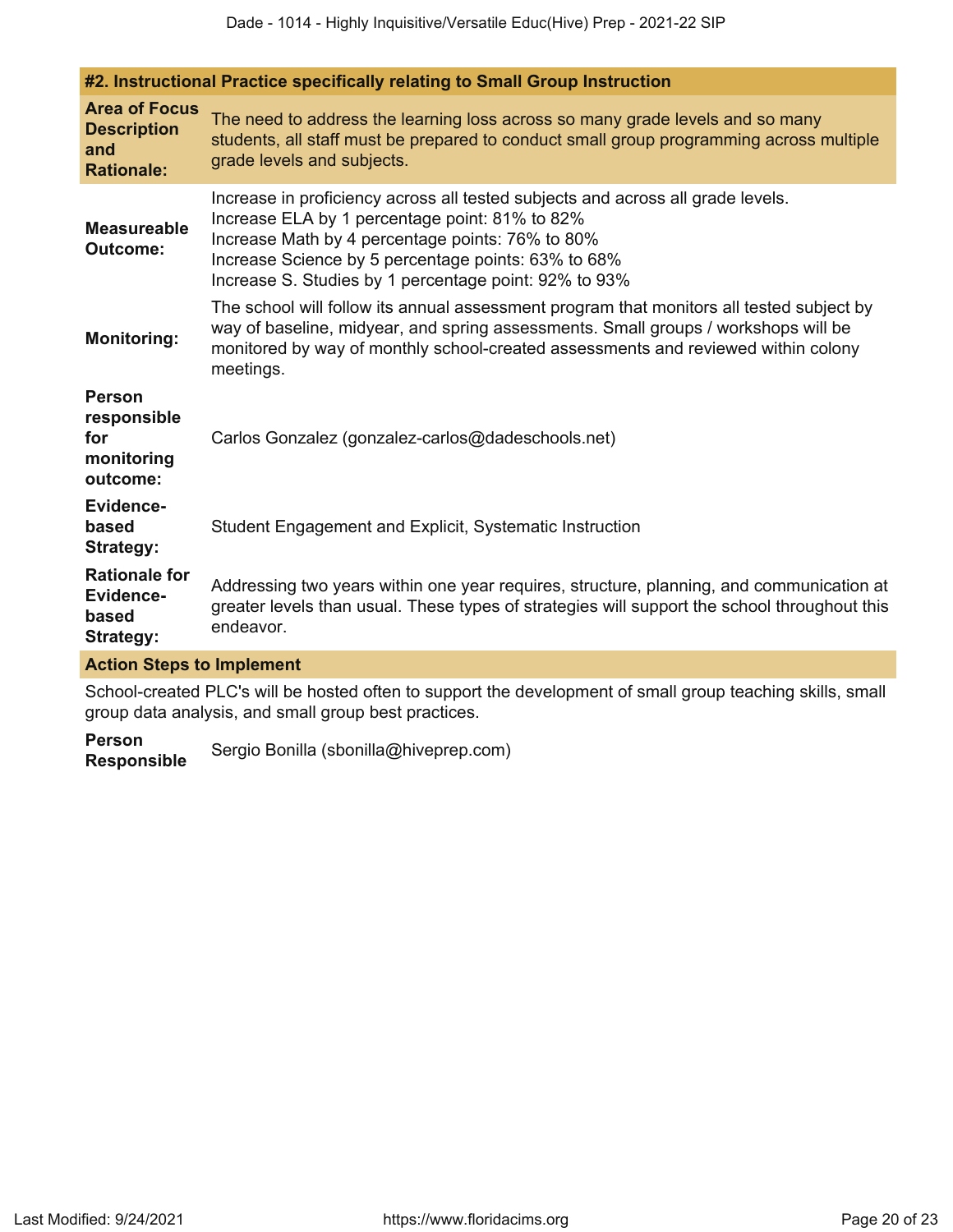|  |  |  | #3. Culture & Environment specifically relating to Social Emotional Learning |
|--|--|--|------------------------------------------------------------------------------|
|--|--|--|------------------------------------------------------------------------------|

| Area of<br><b>Focus</b><br><b>Description</b><br>and<br><b>Rationale:</b> | Throughout the 20-21 school year, as students returned from virtual instruction, it was<br>evident that social intelligence and social emotional needs were high. Student body<br>language was different, student eye contact was lacking, student confidence within<br>classroom participation was low, etc One concern is that these behaviors will leas to low<br>attendance rates at school and at extracurricular activities. |  |  |
|---------------------------------------------------------------------------|------------------------------------------------------------------------------------------------------------------------------------------------------------------------------------------------------------------------------------------------------------------------------------------------------------------------------------------------------------------------------------------------------------------------------------|--|--|
| <b>Measureable</b><br><b>Outcome:</b>                                     | Daily school attendance rates will increase from 93% to 96%.                                                                                                                                                                                                                                                                                                                                                                       |  |  |
| <b>Monitoring:</b>                                                        | Daily attendance reports will be provided to all staff in an effort to inform all stakeholders.                                                                                                                                                                                                                                                                                                                                    |  |  |
| <b>Person</b><br>responsible<br>for<br>monitoring<br>outcome:             | Sergio Bonilla (sbonilla@hiveprep.com)                                                                                                                                                                                                                                                                                                                                                                                             |  |  |
| <b>Evidence-</b><br>based<br><b>Strategy:</b>                             | Establishing positive relationships: the goal is to provide social emotional education that<br>helps students and staff develop meaningful relationships that increase student confidence<br>and emotional wellbeing.                                                                                                                                                                                                              |  |  |
| <b>Rationale</b><br>for<br><b>Evidence-</b><br>based<br><b>Strategy:</b>  | The school's Start with Hello program contains a robust program on establishing positive<br>relationships and on how this can positively effect the school culture.                                                                                                                                                                                                                                                                |  |  |

#### **Action Steps to Implement**

A social intelligence committee has been established to create, implement, support, monitor and adjust the program throughout the school year.

Workshops will be held throughout the school year, for all stakeholders, to support the in-school program and to promote/educate all for away from school programming.

End of year projects, for middle school, will be assigned to ensure the program is followed with fidelity.

#### **Person**

**Responsible** Sergio Bonilla (sbonilla@hiveprep.com)

#### **Additional Schoolwide Improvement Priorities**

Using the [SafeSchoolsforAlex.org](https://www.safeschoolsforalex.org/fl-school-safety-dashboard/), compare the discipline data of the school to discipline data across the state and provide primary or secondary areas of concern that the school will monitor during the upcoming school year. Include how the school culture and environment will be monitored through the lens of behavior or discipline data.

**The state average of incidents within combination schools was 1.6 per 100 students. HIVE Prep was not a part of the reporting due to that fact that no reports were submitted. This is accurate, in the previous school year, HIVE prep did not have any incidents to report.**

**With students returning to a "normal" year, the increase of incidents is expected. HIVE is implementing a social intelligence program within K-5 and will increase the impact of the 6-8 Advising program. Both programs focus on student mental health, concern for others, and community involvement. The goal is to engage students in mental health and social programming to allow for as many teachable moments as possible.**

**The school's incidents of in-door suspensions, especially within the primary grade levels, is the targeted data group. A decrease of 10 percentage points is the goal and the engagement of the social intelligence program is the strategy to support this goal.**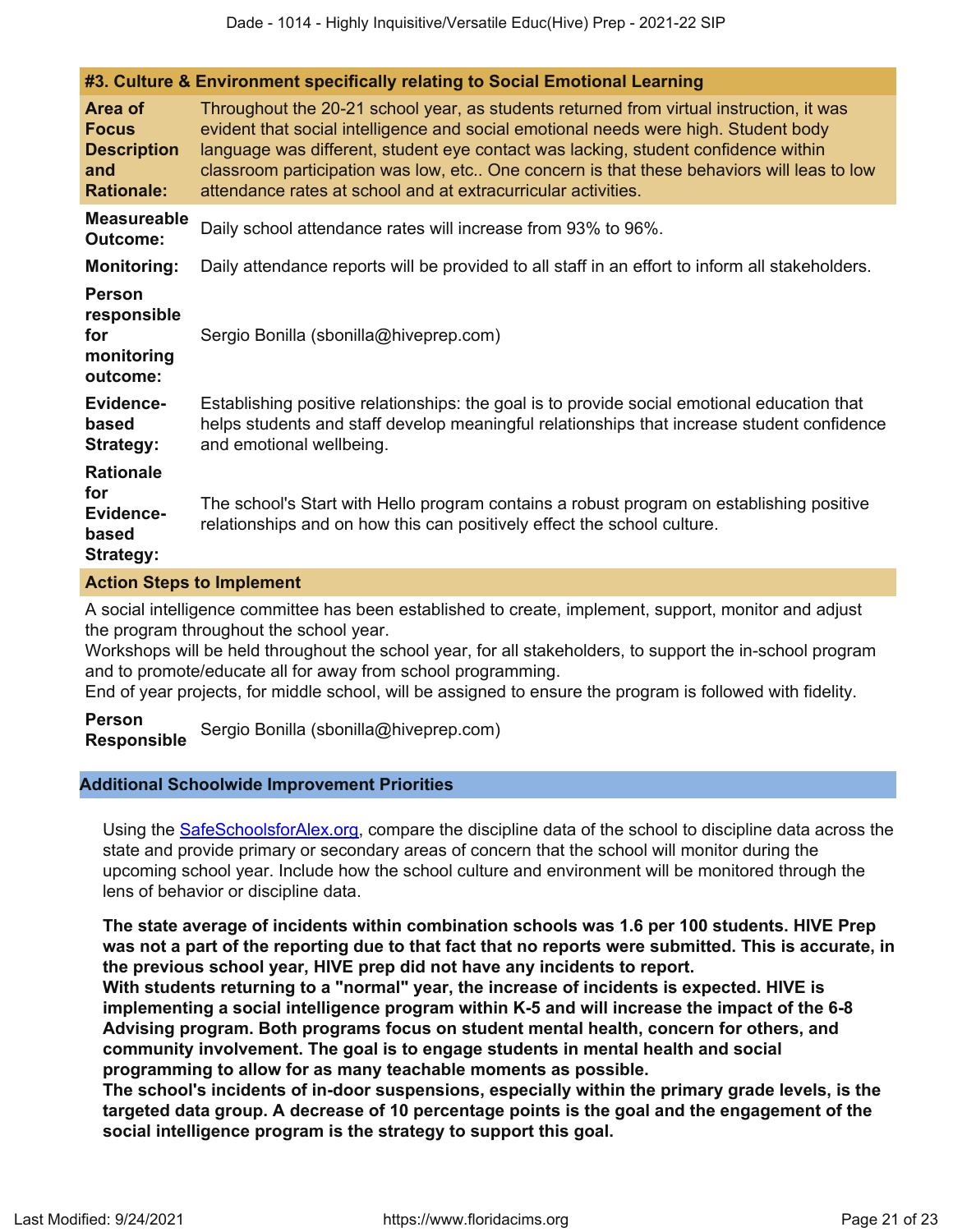## **Part IV: Positive Culture & Environment**

<span id="page-21-0"></span>A positive school culture and environment reflects: a supportive and fulfilling environment, learning conditions that meet the needs of all students, people who are sure of their roles and relationships in student learning, and a culture that values trust, respect and high expectations. Consulting with various stakeholder groups to employ school improvement strategies that impact the positive school culture and environment are critical. Stakeholder groups more proximal to the school include teachers, students, and families of students, volunteers, and school board members. Broad stakeholder groups include early childhood providers, community colleges and universities, social services, and business partners.

Stakeholders play a key role in school performance and addressing equity. Consulting various stakeholder groups is critical in formulating a statement of vision, mission, values, goals, and employing school improvement strategies.

#### **Describe how the school addresses building a positive school culture and environment.**

The school places a positive school culture and environment as its top priority each school year. Thus, it aligns is mission of high expectations, inquisitiveness, versatility and excellence to school culture and environment in the same way that it does its academic progress.

Staff: an open communication/ open door policy is evident on a daily basis. The purpose is to encourage an "accept responsibility" environment. The school administration ensures the inclusion of this topic within each faculty/staff meeting with a key emphasis on everyone accepting responsibility for the positive culture of the school.

Students: the social intelligence program and advising program within elementary and middle school respectively are directly aligned to the goal of a positive school culture and environment. These programs place an emphasis on understanding oneself, caring about others, listening to others, community involvement, and inclusiveness.

Parents/Community: the school is aggressive with communication with all stakeholders because it believes that the first line of a positive culture is open and honest information sharing. With this information, the school provides committees, groups, and individual opportunities to engage with all stakeholders.

### **Identify the stakeholders and their role in promoting a positive culture and environment at the school.**

All stakeholders are responsible for promoting a positive culture and environment at the school. If all stakeholders accept this responsibility and communication between all stakeholders is open and honest, a positive culture and environment is possible.

<span id="page-21-1"></span>

| III.A.                                                                                                                                                                          | <b>Areas of Focus: Instructional Practice: Math</b>                                   | \$104,400.00                                            |                       |            |              |  |  |
|---------------------------------------------------------------------------------------------------------------------------------------------------------------------------------|---------------------------------------------------------------------------------------|---------------------------------------------------------|-----------------------|------------|--------------|--|--|
| <b>Function</b>                                                                                                                                                                 | Object                                                                                | <b>Budget Focus</b>                                     | <b>Funding Source</b> | <b>FTE</b> | 2021-22      |  |  |
| 5100                                                                                                                                                                            | 100-Salaries                                                                          | 1014 - Highly Inquisitive/<br>Versatile Educ(Hive) Prep | General Fund          | 2.0        | \$104,400.00 |  |  |
| Notes: One additional math teacher and one additional science teacher to provide instruction<br>and support specifically targeting learning loss from the previous school year. |                                                                                       |                                                         |                       |            |              |  |  |
| III.A.                                                                                                                                                                          | <b>Areas of Focus: Instructional Practice: Small Group Instruction</b><br>\$30,000.00 |                                                         |                       |            |              |  |  |
| <b>Function</b>                                                                                                                                                                 | Object                                                                                | <b>Budget Focus</b>                                     | <b>Funding Source</b> | <b>FTE</b> | 2021-22      |  |  |

## **Part V: Budget**